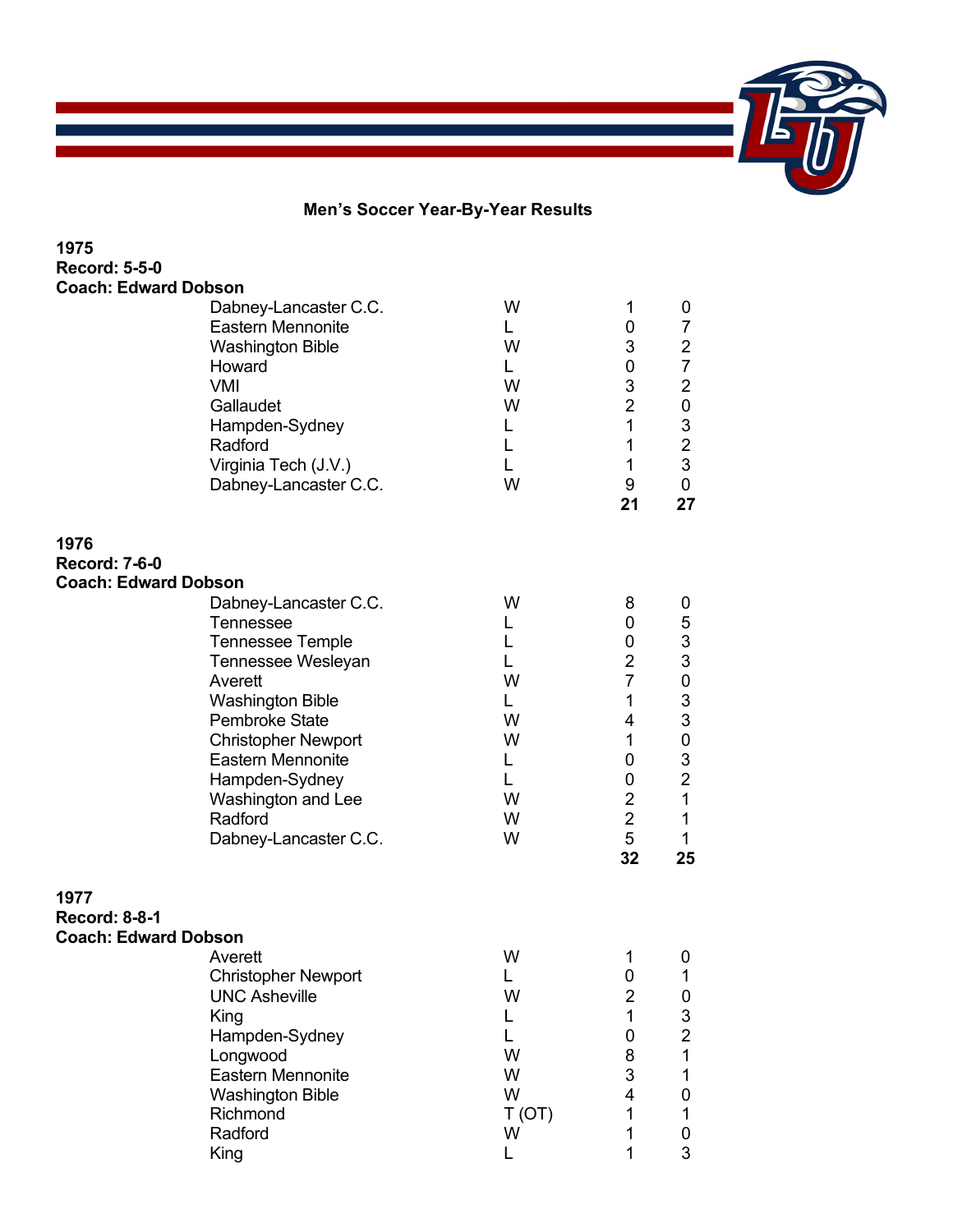|                                                                                                                                                    |                                                                                                        | Howard<br>Gallaudet<br>Virginia Wesleyan<br>West Virginia Tech<br>Campbell<br>Roanoke                                                                                                                                                                                                                 | L<br>W<br>L<br>L<br>L<br>W                                                         | 0<br>3<br>0<br>$\overline{2}$<br>1<br>$\overline{2}$<br>30                                                                   | 7<br>1<br>$\overline{\mathbf{c}}$<br>$\mathsf 3$<br>$\overline{2}$<br>$\pmb{0}$<br>27                                                                                                                                             |
|----------------------------------------------------------------------------------------------------------------------------------------------------|--------------------------------------------------------------------------------------------------------|-------------------------------------------------------------------------------------------------------------------------------------------------------------------------------------------------------------------------------------------------------------------------------------------------------|------------------------------------------------------------------------------------|------------------------------------------------------------------------------------------------------------------------------|-----------------------------------------------------------------------------------------------------------------------------------------------------------------------------------------------------------------------------------|
| 1978<br>Record: 10-4-1<br>S. 15<br>S. 16<br>S. 18<br>S. 23<br>S.30<br>O.3<br>O.7<br>O.11<br>O.14<br>O. 17<br>O.24<br>O.26<br>O. 28<br>O.31<br>N. 1 | <b>Coach: Edward Dobson</b><br>A<br>A<br>Н<br>A<br>Н<br>A<br>Н<br>Н<br>Η<br>A<br>A<br>A<br>A<br>Н<br>A | Winthrop<br>King<br>Virginia Wesleyan<br>Longwood<br>Richmond<br>West Virginia Tech<br>King<br><b>Eastern Mennonite</b><br>St. Mary's (Md.)<br><b>Washington Bible</b><br><b>Warren Wilson</b><br>Furman<br>Roanoke<br>Radford<br>Baptist Bible (Mo.)                                                 | W<br>W<br>W<br>W<br>W<br>W<br>W<br>L.<br>W<br>W<br>W<br>L<br>T(OT)<br>L<br>L       | 3<br>3<br>6<br>8<br>1<br>3<br>1<br>1<br>$\overline{2}$<br>$\mathsf 3$<br>1<br>0<br>3<br>0<br>$\overline{2}$<br>37            | 0<br>1<br>1<br>$\overline{\mathbf{c}}$<br>$\pmb{0}$<br>$\overline{c}$<br>$\boldsymbol{0}$<br>4<br>1<br>1<br>$\pmb{0}$<br>$\mathbf 1$<br>$\ensuremath{\mathsf{3}}$<br>$\mathsf 3$<br>3<br>22                                       |
| 1979<br><b>Record: 8-9-0</b>                                                                                                                       | <b>Coach: Edward Dobson</b>                                                                            | Guilford<br><b>VCU</b><br>Cedarville<br>Geneva<br><b>Emory and Henry</b><br>District of Columbia<br>St. Mary's (Md.)<br>Richmond<br>George Mason<br>Howard<br>Roanoke<br><b>Eastern Mennonite</b><br><b>Warren Wilson</b><br>Coppin State<br><b>Wake Forest</b><br><b>Washington Bible</b><br>Radford | L<br>L<br>W<br>L<br>W<br>L<br>W<br>L<br>L<br>L.<br>W<br>L<br>W<br>W<br>W<br>W<br>L | $\mathbf 1$<br>0<br>3<br>1<br>8<br>0<br>4<br>1<br>0<br>1<br>3<br>$\overline{2}$<br>$\overline{2}$<br>16<br>4<br>9<br>1<br>56 | 4<br>$\overline{2}$<br>$\pmb{0}$<br>3<br>0<br>$\begin{array}{c} 2 \\ 3 \\ 3 \end{array}$<br>$\overline{\mathbf{4}}$<br>11<br>0<br>$\mathfrak{S}$<br>$\pmb{0}$<br>$\pmb{0}$<br>$\overline{c}$<br>$\pmb{0}$<br>$\overline{2}$<br>37 |
| 1980<br>Record: 8-11-4<br>S. 1<br>S.6<br>S. 9                                                                                                      | <b>Coach: Bill Bell</b><br>Н<br>Н<br>A                                                                 | <b>Biola</b><br><b>VCU</b><br><b>Washington Bible</b>                                                                                                                                                                                                                                                 | L<br>L<br>T (OT)                                                                   | 1<br>$\overline{2}$<br>$\overline{2}$                                                                                        | 3<br>5<br>$\overline{2}$                                                                                                                                                                                                          |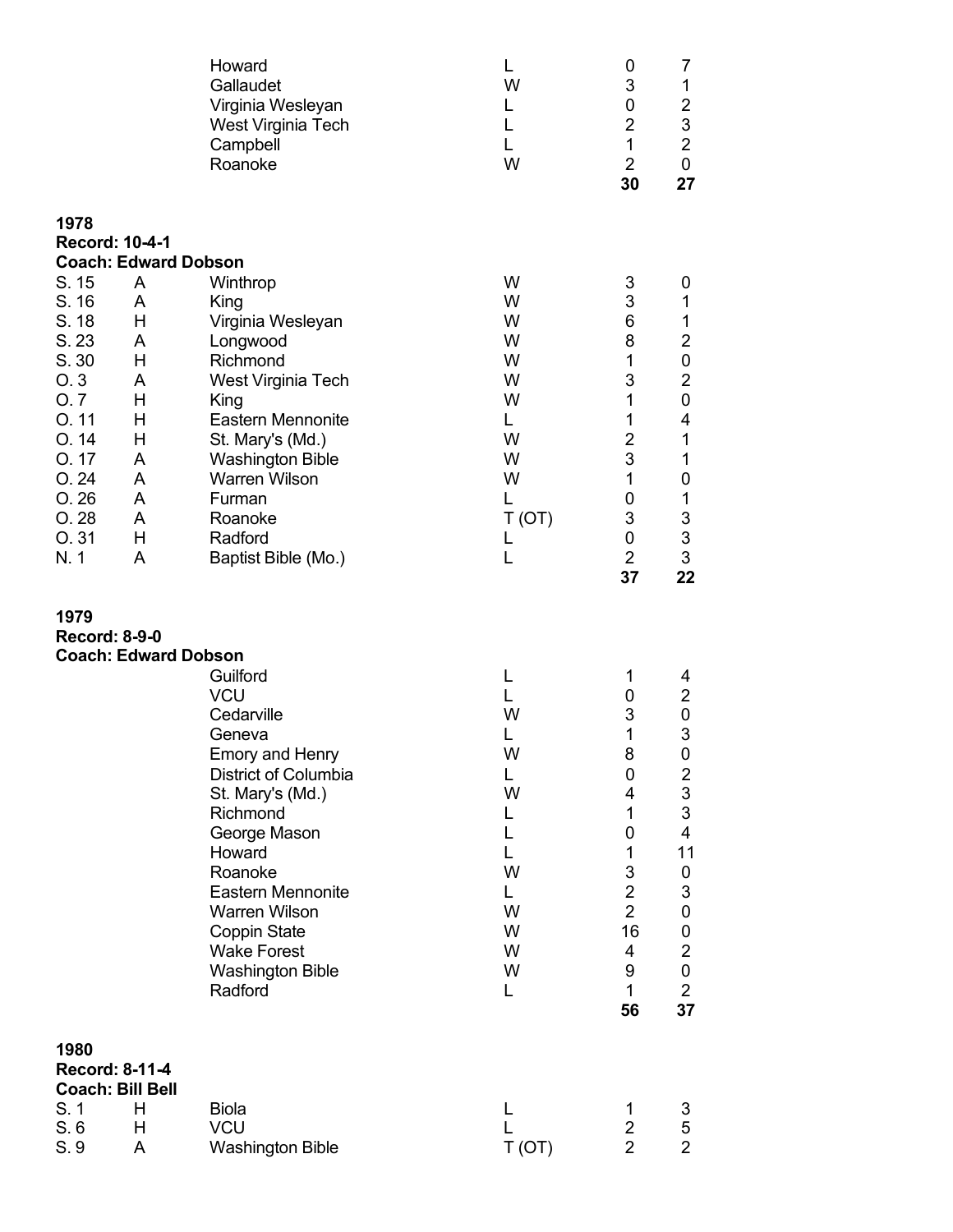| S. 12<br>S. 12<br>S. 17<br>S. 20<br>S. 23<br>S. 26<br>S. 27<br>S. 30<br>O.1<br>O.4<br>O.8<br>O.11<br>O.16<br>O.18<br>O.21<br>O.22<br>O.28<br>N. 1<br>N.7<br>N.10 | A<br>A<br>H<br>Н<br>A<br>N<br>N<br>Н<br>A<br>A<br>H<br>A<br>Н<br>Н<br>A<br>A<br>A<br>Н<br>N<br>A | Phila. College of the Bible<br><b>Coppin State</b><br><b>Eastern Mennonite</b><br><b>District of Columbia</b><br>George Mason<br>Goshen <sup>^</sup><br>Lancaster Bible <sup>^</sup><br>Howard<br><b>Atlantic Christian</b><br>Roanoke<br><b>Wake Forest</b><br>Campbell<br>Richmond<br>Radford<br>Wofford<br><b>USC Spartanburg</b><br>Guilford<br><b>High Point</b><br>Baptist Bible (Pa.)\$<br>Messiah | W<br>W<br>W<br>L<br>L<br>L<br>W<br>L<br>W<br>W<br>L<br>L<br>W<br>T(OT)<br>T (OT)<br>L<br>T(OT)<br>L<br>W<br>L | 5<br>1<br>1<br>4<br>0<br>0<br>$\overline{2}$<br>0<br>$\overline{2}$<br>3<br>1<br>2<br>3<br>1<br>1<br>0<br>1<br>1<br>$\overline{2}$<br>$\mathbf 0$<br>35 | $\overline{2}$<br>$\mathbf 0$<br>0<br>6<br>6<br>1<br>1<br>$\overline{7}$<br>1<br>0<br>$\overline{2}$<br>$\ensuremath{\mathsf{3}}$<br>1<br>1<br>1<br>4<br>1<br>4<br>1<br>$\overline{2}$<br>54 |
|------------------------------------------------------------------------------------------------------------------------------------------------------------------|--------------------------------------------------------------------------------------------------|-----------------------------------------------------------------------------------------------------------------------------------------------------------------------------------------------------------------------------------------------------------------------------------------------------------------------------------------------------------------------------------------------------------|---------------------------------------------------------------------------------------------------------------|---------------------------------------------------------------------------------------------------------------------------------------------------------|----------------------------------------------------------------------------------------------------------------------------------------------------------------------------------------------|
|                                                                                                                                                                  |                                                                                                  | ^ Eastern Mennonite Tournament - Harrisonburg, Va.                                                                                                                                                                                                                                                                                                                                                        |                                                                                                               |                                                                                                                                                         |                                                                                                                                                                                              |
| 1981<br><b>Record: 7-9-1</b><br><b>Coach: Bill Bell</b>                                                                                                          |                                                                                                  |                                                                                                                                                                                                                                                                                                                                                                                                           |                                                                                                               |                                                                                                                                                         |                                                                                                                                                                                              |
| S.8                                                                                                                                                              | A                                                                                                | <b>High Point</b>                                                                                                                                                                                                                                                                                                                                                                                         | W                                                                                                             | 2                                                                                                                                                       | 1                                                                                                                                                                                            |
| S. 11                                                                                                                                                            | A                                                                                                | Central Wesleyan#                                                                                                                                                                                                                                                                                                                                                                                         | W                                                                                                             | $\overline{2}$                                                                                                                                          | $\mathbf 0$                                                                                                                                                                                  |
| S. 11                                                                                                                                                            | A                                                                                                | Tennessee Temple#                                                                                                                                                                                                                                                                                                                                                                                         | W                                                                                                             | 1                                                                                                                                                       | $\boldsymbol{0}$                                                                                                                                                                             |
| S. 14                                                                                                                                                            | H                                                                                                | Phila. College of the Bible                                                                                                                                                                                                                                                                                                                                                                               | T(OT)                                                                                                         | 1                                                                                                                                                       | 1                                                                                                                                                                                            |
| S. 16                                                                                                                                                            | A                                                                                                | Randolph-Macon                                                                                                                                                                                                                                                                                                                                                                                            | L                                                                                                             | 0                                                                                                                                                       | 1                                                                                                                                                                                            |
| S. 19                                                                                                                                                            | H                                                                                                | Campbell                                                                                                                                                                                                                                                                                                                                                                                                  | L                                                                                                             | 0                                                                                                                                                       | $\mathbf 2$                                                                                                                                                                                  |
| S. 28                                                                                                                                                            | A                                                                                                | Averett                                                                                                                                                                                                                                                                                                                                                                                                   | L                                                                                                             | 1                                                                                                                                                       | $\overline{2}$                                                                                                                                                                               |
| S. 30                                                                                                                                                            | A                                                                                                | Roanoke                                                                                                                                                                                                                                                                                                                                                                                                   | W                                                                                                             | 1                                                                                                                                                       | $\pmb{0}$                                                                                                                                                                                    |
| O.3                                                                                                                                                              | A                                                                                                | <b>UNC Asheville</b>                                                                                                                                                                                                                                                                                                                                                                                      | L                                                                                                             | 0                                                                                                                                                       | $\overline{\mathbf{c}}$                                                                                                                                                                      |
| O.5                                                                                                                                                              | A                                                                                                | Guilford                                                                                                                                                                                                                                                                                                                                                                                                  | W                                                                                                             | 4                                                                                                                                                       | 1                                                                                                                                                                                            |
| O. 7                                                                                                                                                             | A                                                                                                | <b>Eastern Mennonite</b>                                                                                                                                                                                                                                                                                                                                                                                  |                                                                                                               | 1                                                                                                                                                       | 3                                                                                                                                                                                            |
| O.10                                                                                                                                                             | A                                                                                                | <b>VCU</b>                                                                                                                                                                                                                                                                                                                                                                                                |                                                                                                               | 0                                                                                                                                                       | 5                                                                                                                                                                                            |
| O.21                                                                                                                                                             | A                                                                                                | Catawba                                                                                                                                                                                                                                                                                                                                                                                                   |                                                                                                               | 1                                                                                                                                                       | $\overline{2}$                                                                                                                                                                               |
| O.24                                                                                                                                                             | A                                                                                                | District of Columbia                                                                                                                                                                                                                                                                                                                                                                                      | W                                                                                                             | 2                                                                                                                                                       | 1                                                                                                                                                                                            |
| O.27                                                                                                                                                             | A                                                                                                | Howard                                                                                                                                                                                                                                                                                                                                                                                                    | L                                                                                                             | 0                                                                                                                                                       | 1                                                                                                                                                                                            |
| O. 30                                                                                                                                                            | A                                                                                                | Richmond                                                                                                                                                                                                                                                                                                                                                                                                  | W                                                                                                             | 3                                                                                                                                                       | 1                                                                                                                                                                                            |
| N.7                                                                                                                                                              | A                                                                                                | Rutgers-Camden&                                                                                                                                                                                                                                                                                                                                                                                           | L (OT)                                                                                                        | 0                                                                                                                                                       | $\overline{2}$                                                                                                                                                                               |
|                                                                                                                                                                  |                                                                                                  |                                                                                                                                                                                                                                                                                                                                                                                                           |                                                                                                               | 20                                                                                                                                                      | 26                                                                                                                                                                                           |

# Tennessee Temple Tournament – Dayton, Tenn.

| 1982<br><b>Record: 7-9-6</b> | <b>Coach: Bill Bell</b> |                    |   |   |   |
|------------------------------|-------------------------|--------------------|---|---|---|
| S.4                          |                         | VCU                | W |   | 0 |
| S.7                          |                         | <b>High Point</b>  |   |   |   |
| S. 10                        | N                       | King&              | W | 4 | 0 |
| S. 11                        | А                       | Eastern Mennonite& |   |   | 3 |
| S. 15                        |                         | Randolph-Macon     |   |   | 3 |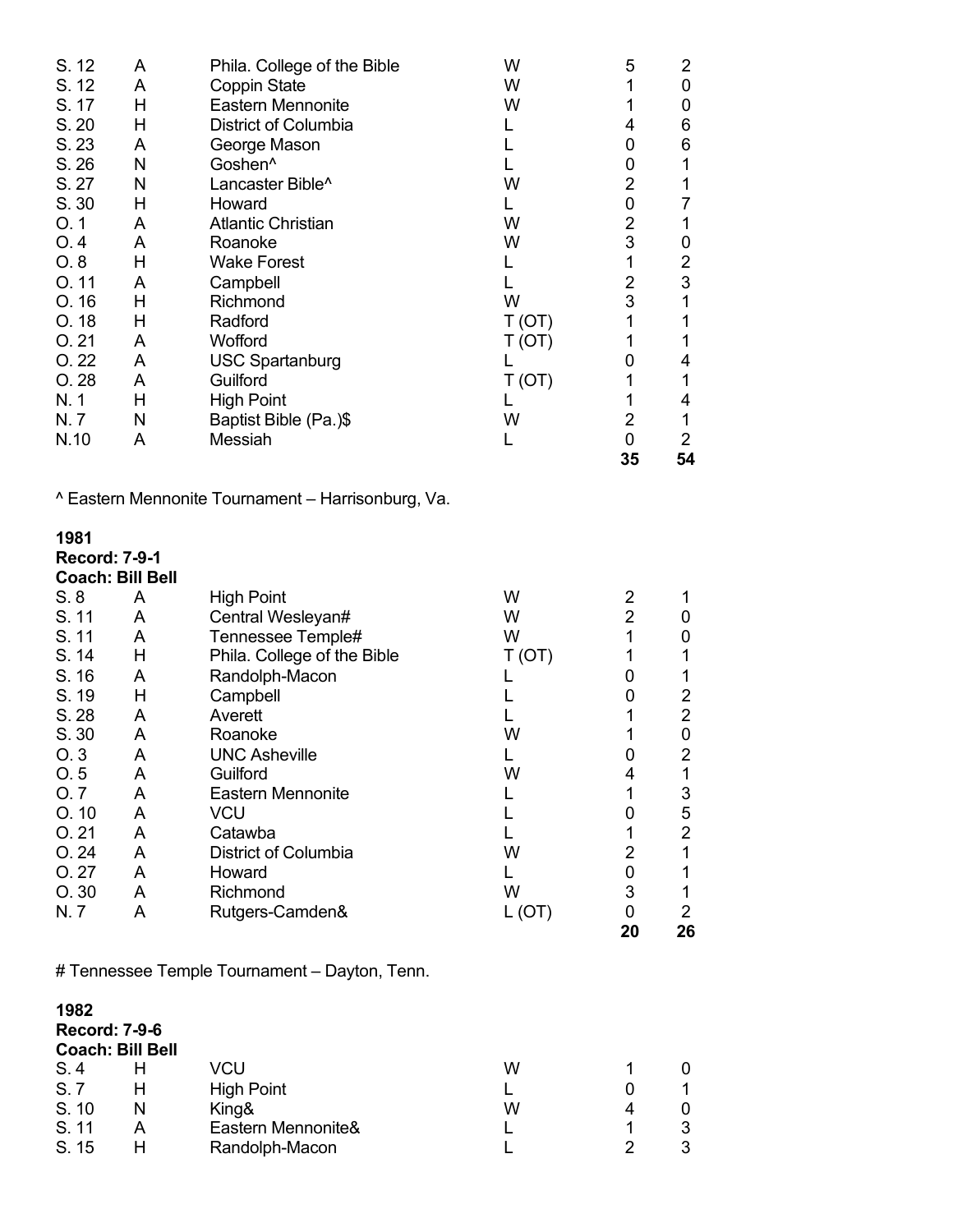| S. 17<br>S. 22<br>S. 24<br>S. 25<br>S. 27<br>S. 29<br>O.2<br>O.5<br>O.9<br>O. 16<br>O. 18<br>O.21<br>O.20<br>N. 1<br>N. 3<br>N.6<br>N. 10 | A<br>Н<br>H<br>A<br>H<br>Н<br>A<br>A<br>A<br>A<br>A<br>A<br>A<br>Н<br>H<br>Н<br>N | Campbell<br>Roanoke<br><b>Piedmont Bible</b><br>Guilford<br>Averett<br>Richmond<br>Longwood<br><b>Washington Bible</b><br>Radford<br>Phila. College of the Bible<br><b>Mount Vernon Nazarene</b><br>Malone<br><b>Christopher Newport</b><br><b>District of Columbia</b><br>VMI<br>District of Columbia <sup>^</sup><br><b>Spring Garden!</b><br>(Spring Garden wins shootout, 2-1) | L<br>L<br>W<br>L<br>L<br>W<br>L<br>T(OT)<br>W<br>T(OT)<br>W<br>L<br>T(OT)<br>T(OT)<br>T(OT)<br>W<br>T(OT) | 0<br>1<br>8<br>0<br>1<br>3<br>0<br>1<br>3<br>$\pmb{0}$<br>5<br>0<br>$\overline{2}$<br>$\overline{2}$<br>1<br>$\overline{2}$<br>0<br>37 | $\overline{2}$<br>$\overline{2}$<br>1<br>$\overline{2}$<br>$\overline{\mathbf{c}}$<br>1<br>3<br>1<br>0<br>0<br>1<br>1<br>$\overline{\mathbf{c}}$<br>$\overline{2}$<br>1<br>1<br>0<br>28 |  |
|-------------------------------------------------------------------------------------------------------------------------------------------|-----------------------------------------------------------------------------------|------------------------------------------------------------------------------------------------------------------------------------------------------------------------------------------------------------------------------------------------------------------------------------------------------------------------------------------------------------------------------------|-----------------------------------------------------------------------------------------------------------|----------------------------------------------------------------------------------------------------------------------------------------|-----------------------------------------------------------------------------------------------------------------------------------------------------------------------------------------|--|
|                                                                                                                                           | ! NAIA Area 10 Playoffs                                                           | & Eastern Mennonite Tournament - Harrisonburg, Va.<br>^ NAIA District 29 Championship                                                                                                                                                                                                                                                                                              |                                                                                                           |                                                                                                                                        |                                                                                                                                                                                         |  |
| 1983<br><b>Record: 12-4-1</b><br><b>Coach: Bill Bell</b>                                                                                  |                                                                                   |                                                                                                                                                                                                                                                                                                                                                                                    |                                                                                                           |                                                                                                                                        |                                                                                                                                                                                         |  |
| S.2                                                                                                                                       | N                                                                                 | Taccoa Bible <sup>^</sup>                                                                                                                                                                                                                                                                                                                                                          | W                                                                                                         | 2                                                                                                                                      | 1                                                                                                                                                                                       |  |
| S.3                                                                                                                                       | N                                                                                 | Tennessee Temple <sup>^</sup>                                                                                                                                                                                                                                                                                                                                                      | W                                                                                                         | $\overline{2}$                                                                                                                         | 1                                                                                                                                                                                       |  |
| S.3                                                                                                                                       | A                                                                                 | <b>High Point</b>                                                                                                                                                                                                                                                                                                                                                                  | W                                                                                                         | $\overline{2}$                                                                                                                         | 1                                                                                                                                                                                       |  |
| S.6                                                                                                                                       | A                                                                                 | <b>VCU</b>                                                                                                                                                                                                                                                                                                                                                                         | W                                                                                                         | $\overline{2}$                                                                                                                         | 0                                                                                                                                                                                       |  |
| S. 10                                                                                                                                     | A                                                                                 | Randolph-Macon                                                                                                                                                                                                                                                                                                                                                                     | T(OT)                                                                                                     | 1                                                                                                                                      | 1                                                                                                                                                                                       |  |
| S. 21                                                                                                                                     | H                                                                                 | Guilford                                                                                                                                                                                                                                                                                                                                                                           | W                                                                                                         | 4                                                                                                                                      | 1                                                                                                                                                                                       |  |
| S. 23                                                                                                                                     | Н                                                                                 | Longwood                                                                                                                                                                                                                                                                                                                                                                           | L                                                                                                         | 1                                                                                                                                      | $\overline{c}$                                                                                                                                                                          |  |
| O.1                                                                                                                                       | A                                                                                 | Richmond                                                                                                                                                                                                                                                                                                                                                                           | W                                                                                                         | $\overline{2}$                                                                                                                         | 1                                                                                                                                                                                       |  |
| O.4                                                                                                                                       | H                                                                                 | <b>Eastern Mennonite</b>                                                                                                                                                                                                                                                                                                                                                           | W                                                                                                         | 6                                                                                                                                      | 1                                                                                                                                                                                       |  |
| O.8                                                                                                                                       | A                                                                                 | Roanoke                                                                                                                                                                                                                                                                                                                                                                            | W                                                                                                         | 1                                                                                                                                      | 0                                                                                                                                                                                       |  |
| O.12                                                                                                                                      | H                                                                                 | Radford                                                                                                                                                                                                                                                                                                                                                                            | W(OT)                                                                                                     | 3                                                                                                                                      | 1                                                                                                                                                                                       |  |
| O. 18                                                                                                                                     | A                                                                                 | Bryan                                                                                                                                                                                                                                                                                                                                                                              | W(OT)                                                                                                     | 1                                                                                                                                      | $\pmb{0}$                                                                                                                                                                               |  |
| O.20                                                                                                                                      | A                                                                                 | Tennessee Wesleyan                                                                                                                                                                                                                                                                                                                                                                 | W                                                                                                         | 3                                                                                                                                      | 1                                                                                                                                                                                       |  |
| O.22                                                                                                                                      | A                                                                                 | <b>Tennessee Temple</b>                                                                                                                                                                                                                                                                                                                                                            | L                                                                                                         | 0                                                                                                                                      | $\overline{2}$                                                                                                                                                                          |  |
| O.24                                                                                                                                      | A                                                                                 | Alabama-Huntsville                                                                                                                                                                                                                                                                                                                                                                 | L                                                                                                         | 0                                                                                                                                      | $\overline{7}$                                                                                                                                                                          |  |
| O. 29                                                                                                                                     | H                                                                                 | <b>Christopher Newport</b>                                                                                                                                                                                                                                                                                                                                                         | W                                                                                                         | 1                                                                                                                                      | $\pmb{0}$                                                                                                                                                                               |  |
| N. 2                                                                                                                                      | A                                                                                 | District of Columbia                                                                                                                                                                                                                                                                                                                                                               | L                                                                                                         | 0<br>31                                                                                                                                | $\mathbf{1}$<br>18                                                                                                                                                                      |  |
|                                                                                                                                           | <sup>^</sup> Northside Tournament                                                 |                                                                                                                                                                                                                                                                                                                                                                                    |                                                                                                           |                                                                                                                                        |                                                                                                                                                                                         |  |
| 1984                                                                                                                                      |                                                                                   |                                                                                                                                                                                                                                                                                                                                                                                    |                                                                                                           |                                                                                                                                        |                                                                                                                                                                                         |  |
| <b>Record: 7-9-2</b>                                                                                                                      |                                                                                   |                                                                                                                                                                                                                                                                                                                                                                                    |                                                                                                           |                                                                                                                                        |                                                                                                                                                                                         |  |
| <b>Coach: Bill Bell</b>                                                                                                                   |                                                                                   |                                                                                                                                                                                                                                                                                                                                                                                    |                                                                                                           |                                                                                                                                        |                                                                                                                                                                                         |  |
| S. 1                                                                                                                                      | A                                                                                 | King                                                                                                                                                                                                                                                                                                                                                                               | W                                                                                                         | 2                                                                                                                                      | 0                                                                                                                                                                                       |  |
| S.4                                                                                                                                       | A                                                                                 | William and Mary                                                                                                                                                                                                                                                                                                                                                                   | L                                                                                                         | $\pmb{0}$                                                                                                                              | 5                                                                                                                                                                                       |  |
| S.8                                                                                                                                       | A                                                                                 | Guilford                                                                                                                                                                                                                                                                                                                                                                           | T(OT)                                                                                                     | 0                                                                                                                                      | 0                                                                                                                                                                                       |  |
| S. 12                                                                                                                                     | Н                                                                                 | Hampden-Sydney                                                                                                                                                                                                                                                                                                                                                                     | W                                                                                                         | 4                                                                                                                                      | $\pmb{0}$                                                                                                                                                                               |  |
| S. 15                                                                                                                                     | Н                                                                                 | Randolph-Macon                                                                                                                                                                                                                                                                                                                                                                     | Г                                                                                                         | $\overline{2}$                                                                                                                         | 3                                                                                                                                                                                       |  |
| S. 19                                                                                                                                     | Н                                                                                 | Lynchburg                                                                                                                                                                                                                                                                                                                                                                          | W                                                                                                         | $\mathbf{1}$                                                                                                                           | 0                                                                                                                                                                                       |  |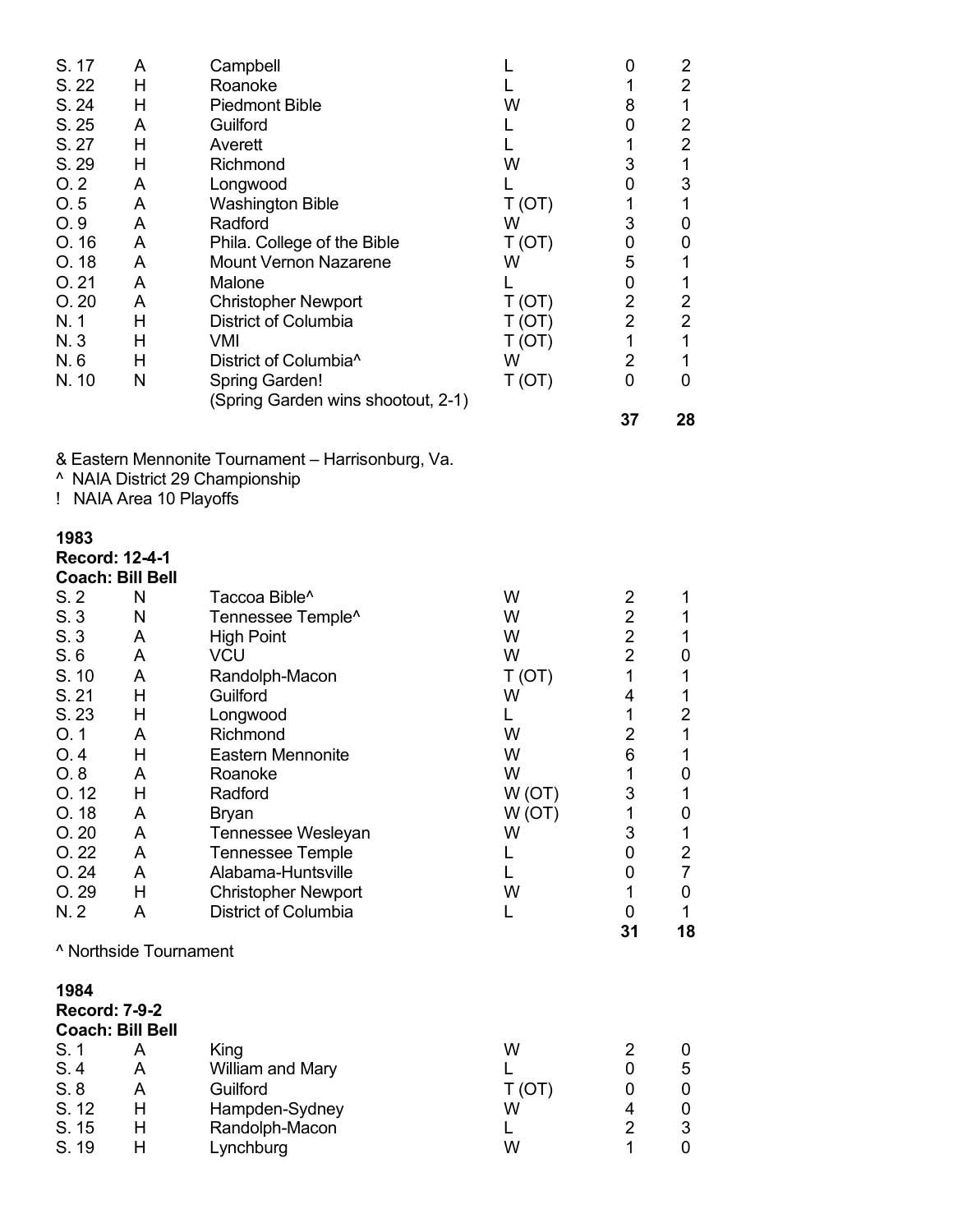| A<br>A<br>Н<br>A<br>A<br>H<br>A<br>A<br>A<br>H<br>A<br>A | Longwood<br><b>Wake Forest</b><br>District of Columbia<br>Radford<br>Mount St. Mary's<br>Roanoke<br>Howard<br><b>Eastern Mennonite</b><br><b>Christopher Newport</b><br><b>High Point</b><br><b>Tennessee</b><br>Mary Washington | T(OT)<br>L<br>W<br>L<br>L<br>L<br>L<br>W<br>L<br>W<br>W<br>L                                                                                                                                                                                                                                                                                                                                                                                                      | 1<br>0<br>4<br>0<br>0<br>0<br>0<br>1<br>1<br>$\overline{2}$<br>$\overline{2}$<br>0<br>20          | 1<br>3<br>0<br>$\mathbf 1$<br>3<br>$\overline{\mathbf{c}}$<br>$\mathbf 1$<br>$\pmb{0}$<br>$\boldsymbol{2}$<br>$\boldsymbol{0}$<br>$\mathbf 1$<br>1<br>23 |
|----------------------------------------------------------|----------------------------------------------------------------------------------------------------------------------------------------------------------------------------------------------------------------------------------|-------------------------------------------------------------------------------------------------------------------------------------------------------------------------------------------------------------------------------------------------------------------------------------------------------------------------------------------------------------------------------------------------------------------------------------------------------------------|---------------------------------------------------------------------------------------------------|----------------------------------------------------------------------------------------------------------------------------------------------------------|
| <b>Record: 14-2-3</b>                                    |                                                                                                                                                                                                                                  |                                                                                                                                                                                                                                                                                                                                                                                                                                                                   |                                                                                                   |                                                                                                                                                          |
|                                                          | Tennessee                                                                                                                                                                                                                        |                                                                                                                                                                                                                                                                                                                                                                                                                                                                   |                                                                                                   | 0                                                                                                                                                        |
| Н                                                        | Bryan^                                                                                                                                                                                                                           | W                                                                                                                                                                                                                                                                                                                                                                                                                                                                 | 6                                                                                                 | 0                                                                                                                                                        |
| N                                                        | Ashbury <sup>^</sup>                                                                                                                                                                                                             |                                                                                                                                                                                                                                                                                                                                                                                                                                                                   | 1                                                                                                 | 0                                                                                                                                                        |
|                                                          |                                                                                                                                                                                                                                  |                                                                                                                                                                                                                                                                                                                                                                                                                                                                   |                                                                                                   | 0<br>$\mathbf 1$                                                                                                                                         |
| A                                                        |                                                                                                                                                                                                                                  | W                                                                                                                                                                                                                                                                                                                                                                                                                                                                 | 1                                                                                                 | 0                                                                                                                                                        |
| H                                                        | <b>Tennessee Temple</b>                                                                                                                                                                                                          | W                                                                                                                                                                                                                                                                                                                                                                                                                                                                 | $\overline{2}$                                                                                    | $\mathbf 1$                                                                                                                                              |
| A                                                        | Roanoke                                                                                                                                                                                                                          |                                                                                                                                                                                                                                                                                                                                                                                                                                                                   |                                                                                                   | 0                                                                                                                                                        |
|                                                          |                                                                                                                                                                                                                                  |                                                                                                                                                                                                                                                                                                                                                                                                                                                                   |                                                                                                   | 0<br>0                                                                                                                                                   |
|                                                          |                                                                                                                                                                                                                                  |                                                                                                                                                                                                                                                                                                                                                                                                                                                                   |                                                                                                   | $\mathbf 1$                                                                                                                                              |
| H                                                        | Longwood                                                                                                                                                                                                                         | W                                                                                                                                                                                                                                                                                                                                                                                                                                                                 | 1                                                                                                 | 0                                                                                                                                                        |
| Н                                                        | Guilford                                                                                                                                                                                                                         | W                                                                                                                                                                                                                                                                                                                                                                                                                                                                 | $\overline{2}$                                                                                    | $\mathbf 1$                                                                                                                                              |
|                                                          |                                                                                                                                                                                                                                  |                                                                                                                                                                                                                                                                                                                                                                                                                                                                   |                                                                                                   | $\boldsymbol{0}$                                                                                                                                         |
|                                                          |                                                                                                                                                                                                                                  |                                                                                                                                                                                                                                                                                                                                                                                                                                                                   |                                                                                                   | $\boldsymbol{2}$<br>$\pmb{0}$                                                                                                                            |
|                                                          |                                                                                                                                                                                                                                  |                                                                                                                                                                                                                                                                                                                                                                                                                                                                   | 7                                                                                                 | 0                                                                                                                                                        |
| Н                                                        | <b>Christopher Newport!</b>                                                                                                                                                                                                      | W                                                                                                                                                                                                                                                                                                                                                                                                                                                                 | 5                                                                                                 | 4                                                                                                                                                        |
| H                                                        |                                                                                                                                                                                                                                  | L                                                                                                                                                                                                                                                                                                                                                                                                                                                                 | 43                                                                                                | $\mathbf 1$<br>11                                                                                                                                        |
|                                                          |                                                                                                                                                                                                                                  |                                                                                                                                                                                                                                                                                                                                                                                                                                                                   |                                                                                                   |                                                                                                                                                          |
|                                                          |                                                                                                                                                                                                                                  |                                                                                                                                                                                                                                                                                                                                                                                                                                                                   |                                                                                                   |                                                                                                                                                          |
| <b>Coach: Bill Bell</b>                                  |                                                                                                                                                                                                                                  |                                                                                                                                                                                                                                                                                                                                                                                                                                                                   |                                                                                                   |                                                                                                                                                          |
| A                                                        | Richmond                                                                                                                                                                                                                         | L                                                                                                                                                                                                                                                                                                                                                                                                                                                                 | 0                                                                                                 | 3                                                                                                                                                        |
| A                                                        |                                                                                                                                                                                                                                  | T(OT)                                                                                                                                                                                                                                                                                                                                                                                                                                                             | 0                                                                                                 | 0                                                                                                                                                        |
|                                                          |                                                                                                                                                                                                                                  |                                                                                                                                                                                                                                                                                                                                                                                                                                                                   |                                                                                                   | 0<br>3                                                                                                                                                   |
|                                                          |                                                                                                                                                                                                                                  | W                                                                                                                                                                                                                                                                                                                                                                                                                                                                 |                                                                                                   | $\pmb{0}$                                                                                                                                                |
| Н                                                        | Lynchburg                                                                                                                                                                                                                        | W                                                                                                                                                                                                                                                                                                                                                                                                                                                                 | 1                                                                                                 | 0                                                                                                                                                        |
| Н                                                        | District of Columbia                                                                                                                                                                                                             | W                                                                                                                                                                                                                                                                                                                                                                                                                                                                 | 4                                                                                                 | $\mathbf 1$                                                                                                                                              |
|                                                          |                                                                                                                                                                                                                                  |                                                                                                                                                                                                                                                                                                                                                                                                                                                                   |                                                                                                   | $\ensuremath{\mathsf{3}}$<br>0                                                                                                                           |
|                                                          |                                                                                                                                                                                                                                  |                                                                                                                                                                                                                                                                                                                                                                                                                                                                   |                                                                                                   | $\ensuremath{\mathsf{3}}$                                                                                                                                |
| H                                                        | Roanoke                                                                                                                                                                                                                          | W                                                                                                                                                                                                                                                                                                                                                                                                                                                                 | $\mathbf{1}$                                                                                      | $\boldsymbol{0}$                                                                                                                                         |
| A                                                        | Virginia                                                                                                                                                                                                                         | L                                                                                                                                                                                                                                                                                                                                                                                                                                                                 | 0                                                                                                 | $\overline{2}$                                                                                                                                           |
|                                                          | <b>Coach: Bill Bell</b><br>Н<br>H<br>H<br>A<br>H<br>H<br>H<br>A<br>A<br>Н<br><b>Record: 8-8-2</b><br>H<br>N<br>N<br>Н<br>A<br>Н                                                                                                  | King<br>Radford<br>Hampden-Sydney<br>District of Columbia<br><b>Eastern Mennonite</b><br>Alabama-Huntsville<br>Washington and Lee<br>West Virginia Wesleyan<br>Lynchburg<br>Shenandoah<br>Randolph-Macon!<br>^ Bryan Invitational - Dayton, Tenn.<br>! Virginia Intercollegiate Soccer State Semifinal<br><b>Wake Forest</b><br>Hampden-Sydney<br>Seattle Pacific <sup>^</sup><br>Pacific Lutheran <sup>^</sup><br>West Virginia Wesleyan<br>VMI<br>James Madison | W<br>W<br>W<br>T(OT)<br>T(OT)<br>W<br>W<br>W<br>W<br>L<br>T(OT)<br>W<br>W<br>L<br>L(OT)<br>W<br>L | 1<br>2<br>1<br>$\mathbf 0$<br>4<br>5<br>$\overline{2}$<br>$\overline{2}$<br>1<br>0<br>$\mathbf 0$<br>3<br>0<br>2<br>1<br>4<br>$\overline{2}$             |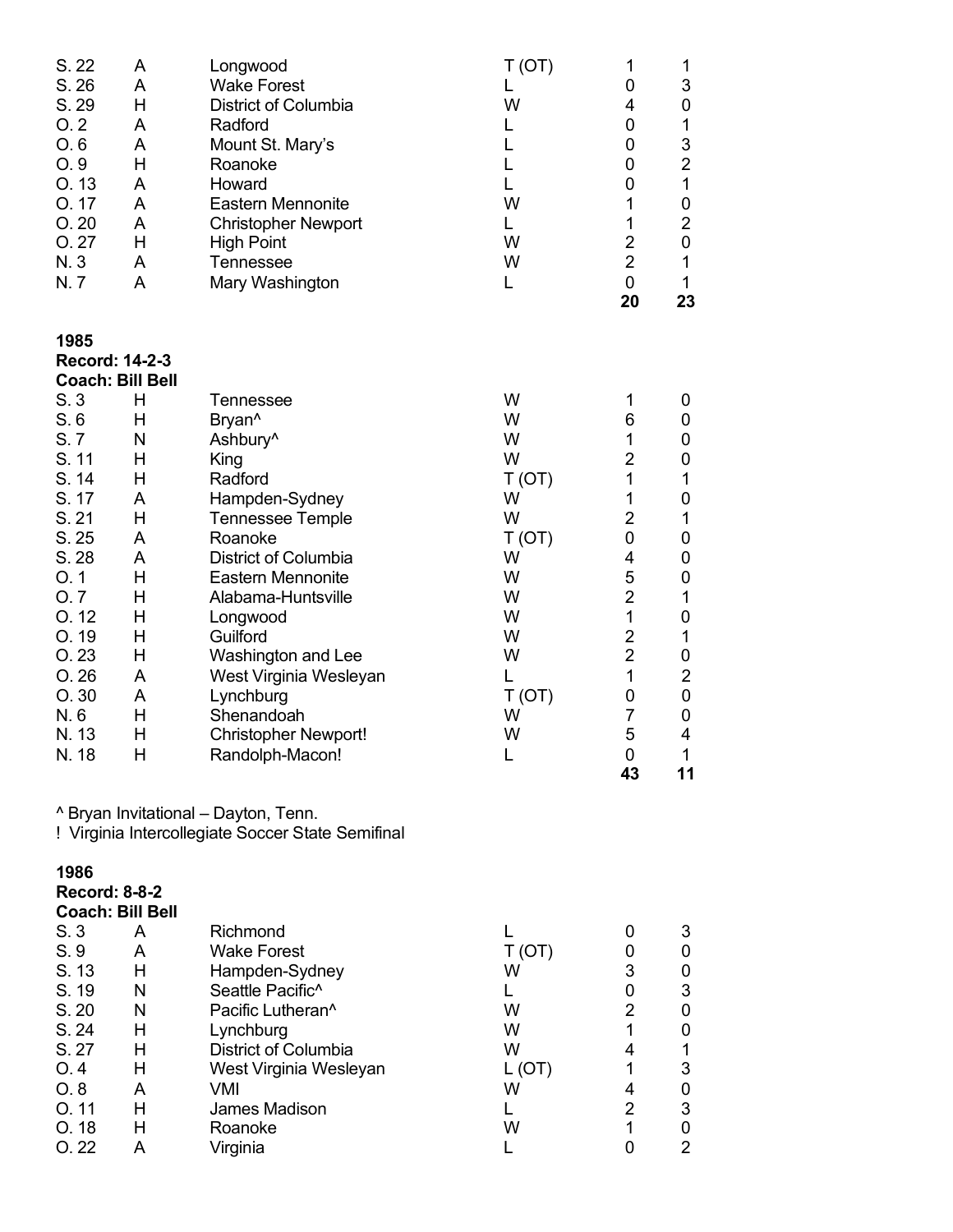| O.25<br>O.28<br>N.1<br>N.6<br>N. 8<br>N. 10 | A<br>A<br>A<br>A<br>A<br>A                            | Tennessee<br><b>Eastern Mennonite</b><br>Shenandoah<br>Radford<br>George Washington<br>Longwood | W<br>W<br>T(OT)<br>L<br>L<br>L | 3<br>3<br>0<br>$\overline{2}$<br>0<br>4<br>26 | 1<br>0<br>0<br>3<br>$\overline{2}$<br>6<br>27 |
|---------------------------------------------|-------------------------------------------------------|-------------------------------------------------------------------------------------------------|--------------------------------|-----------------------------------------------|-----------------------------------------------|
|                                             |                                                       | ^ Wheaton Invitational - Wheaton, Ill.                                                          |                                |                                               |                                               |
| 1987<br>S.2                                 | <b>Record: 7-10-2</b><br><b>Coach: Bill Bell</b><br>н | Richmond                                                                                        | L                              | 0                                             | 1                                             |
| S.5                                         | A                                                     | Towson                                                                                          | L                              | 0                                             | 2                                             |
| S.7                                         | Н                                                     | Eckerd                                                                                          | L                              | 0                                             | 1                                             |
| S. 11                                       | H                                                     | Guilford                                                                                        | W                              | $\overline{2}$                                | 1                                             |
| S. 14                                       | A                                                     | West Virginia Wesleyan                                                                          | L                              | $\mathbf 0$                                   | $\overline{2}$                                |
| S. 19                                       | A                                                     | <b>VCU</b>                                                                                      | T(OT)                          | 1<br>1                                        | 1                                             |
| S. 23<br>S. 26                              | A<br>A                                                | William and Mary<br>Roanoke                                                                     | L<br>W                         | 3                                             | $\overline{c}$<br>$\overline{2}$              |
| O.2                                         | H                                                     | <b>Eastern Mennonite</b>                                                                        | W                              | 3                                             | 0                                             |
| O.6                                         | H                                                     | Radford                                                                                         | T(OT)                          | 1                                             | 1                                             |
| O.10                                        | A                                                     | James Madison                                                                                   | L                              | $\mathbf 0$                                   | 1                                             |
| O.11                                        | Н                                                     | George Washington                                                                               | L                              | $\mathbf 0$                                   | 1                                             |
| O.14                                        | H                                                     | Shenandoah                                                                                      | W                              | 3                                             | 0                                             |
| O. 17<br>O.20                               | A<br>A                                                | Davidson<br>Hampden-Sydney                                                                      | L<br>W                         | 0<br>1                                        | 1<br>0                                        |
| O.23                                        | A                                                     | Appalachian State                                                                               | L                              | 1                                             | $\overline{2}$                                |
| O.27                                        | A                                                     | Virginia                                                                                        | L(OT)                          | 0                                             | 1                                             |
| N.7                                         | A                                                     | <b>District of Columbia</b>                                                                     | W                              | 1                                             | 0                                             |
| N. 11                                       | A                                                     | Longwood!                                                                                       | W                              | $\overline{2}$                                | 0                                             |
|                                             |                                                       | ! Virginia Intercollegiate Soccer State Semifinal                                               |                                | 18                                            | 19                                            |
| 1988<br><b>Record: 6-4-4</b>                | <b>Coach: Bill Bell</b>                               |                                                                                                 |                                |                                               |                                               |
| S.7<br>S. 16                                | A<br>H                                                | William and Mary<br><b>District of Columbia</b>                                                 | L<br>W                         | 1<br>4                                        | 2<br>0                                        |
| S. 23                                       | A                                                     | Tennessee Tech                                                                                  | W                              | 11                                            | 1                                             |
| S. 24                                       | A                                                     | Maryville                                                                                       | W                              | $\overline{2}$                                | 1                                             |
| S. 26                                       | A                                                     | Campbell                                                                                        | L(OT)                          | $\mathbf{1}$                                  | 3                                             |
| S.30                                        | A                                                     | Richmond                                                                                        | T(OT)                          | 0                                             | 0                                             |
| O.12                                        | A                                                     | Winthrop                                                                                        | T(OT)                          | 0                                             | 0                                             |
| O.15<br>O.18                                | Н<br>A                                                | West Virginia<br>Radford                                                                        | W                              | 3<br>0                                        | $\overline{2}$<br>0                           |
| O.21                                        | H                                                     | Davidson                                                                                        | T(OT)<br>W                     | 5                                             | 1                                             |
| O.25                                        | Н                                                     | Virginia                                                                                        | L(OT)                          | 0                                             | 1                                             |
| S. 29                                       | A                                                     | <b>High Point</b>                                                                               | T(OT)                          | 0                                             | 0                                             |
| N. 1                                        | Н                                                     | Appalachian State                                                                               | W                              | $\overline{2}$                                | 1                                             |
| N.5                                         | A                                                     | James Madison                                                                                   | L                              | 0                                             | 1                                             |
|                                             |                                                       |                                                                                                 |                                | 29                                            | 12                                            |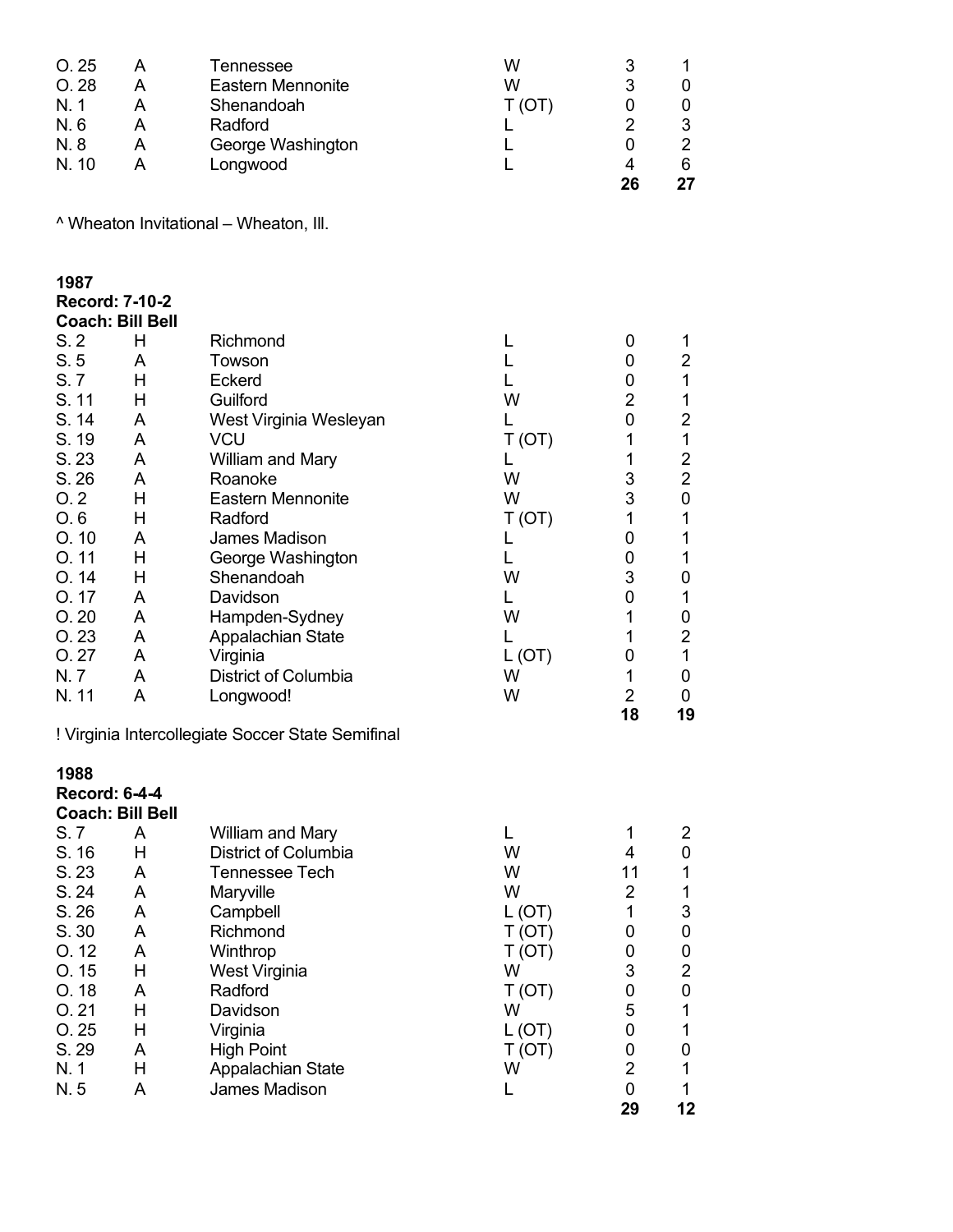| 1989<br><b>Record: 11-5-2</b><br><b>Coach: Bill Bell</b>                                                                                   |                                                                                        |                                                                                                                                                                                                                                                                                                                           |                                                                                                    |                                                                                                                                                  |                                                                                                                                                           |
|--------------------------------------------------------------------------------------------------------------------------------------------|----------------------------------------------------------------------------------------|---------------------------------------------------------------------------------------------------------------------------------------------------------------------------------------------------------------------------------------------------------------------------------------------------------------------------|----------------------------------------------------------------------------------------------------|--------------------------------------------------------------------------------------------------------------------------------------------------|-----------------------------------------------------------------------------------------------------------------------------------------------------------|
| S.2<br>S.5<br>S.9<br>S. 11<br>S. 13<br>S. 18<br>S.23<br>S. 30<br>O.6<br>O.11<br>O.16<br>O.21<br>O.24<br>O.25<br>O.28<br>O.20<br>N.2<br>N.4 | A<br>A<br>A<br>H<br>H<br>H<br>H<br>Н<br>A<br>H<br>A<br>H<br>A<br>A<br>A<br>A<br>A<br>H | Navy<br><b>Morehead State</b><br>West Virginia<br><b>Lincoln Memorial</b><br>Radford<br>Campbell<br>Maryville<br><b>VCU</b><br>Appalachian State<br><b>USC Aiken</b><br>Georgia State<br><b>High Point</b><br>Jacksonville<br><b>Coastal Carolina</b><br>Vanderbilt<br>Memphis<br>Davidson<br><b>District of Columbia</b> | L<br>W<br>W<br>T(OT)<br>T(OT)<br>L<br>W<br>W<br>L(OT)<br>W<br>W<br>L<br>W<br>L<br>W<br>W<br>W<br>W | 0<br>$\overline{2}$<br>1<br>2<br>1<br>1<br>$\overline{2}$<br>$\overline{2}$<br>0<br>6<br>1<br>0<br>1<br>0<br>4<br>1<br>1<br>$\overline{2}$<br>28 | 4<br>$\mathbf 1$<br>0<br>$\overline{2}$<br>$\mathbf 1$<br>$\overline{2}$<br>1<br>0<br>1<br>0<br>0<br>1<br>0<br>1<br>0<br>$\boldsymbol{0}$<br>0<br>0<br>14 |
| 1990<br><b>Record: 12-2-2</b><br><b>Coach: Bill Bell</b>                                                                                   |                                                                                        |                                                                                                                                                                                                                                                                                                                           |                                                                                                    |                                                                                                                                                  |                                                                                                                                                           |
| S.3<br>S.7<br>S.8<br>S. 11<br>S. 19<br>S. 22<br>S. 29<br>O.4<br>O.6<br>O.8<br>O. 13<br>O.20<br>O.22<br>O.24<br>O.26<br>N. 3                | A<br>H<br>H<br>H<br>A<br>A<br>H<br>H<br>Н<br>A<br>A<br>A<br>H<br>H<br>A<br>Η           | <b>Eastern Mennonite</b><br><b>USC Aiken</b><br><b>UNC Asheville</b><br>Georgia State<br>VMI<br><b>VCU</b><br>Vanderbilt<br>Appalachian State<br>Malone<br><b>High Point</b><br>Lincoln Memorial<br>Memphis<br>Navy<br>Campbell<br>Radford<br>Mars Hill                                                                   | W<br>W<br>W<br>T(OT)<br>L<br>T(OT)<br>W<br>W(OT)<br>W<br>L<br>W<br>W<br>W<br>W<br>W<br>W           | 2<br>6<br>1<br>1<br>1<br>0<br>1<br>2<br>$\overline{2}$<br>0<br>1<br>2<br>$\overline{2}$<br>$\overline{2}$<br>$\mathbf{1}$<br>4<br>28             | 0<br>1<br>0<br>1<br>$\overline{2}$<br>0<br>0<br>1<br>0<br>$\mathbf 1$<br>0<br>$\mathbf{1}$<br>$\mathbf 1$<br>$\mathbf{1}$<br>0<br>0<br>9                  |
| 1991<br>Record: 7-11-1<br><b>Big South: 1-5-0</b><br><b>Coach: Bill Bell</b><br>S.7                                                        | H                                                                                      | <b>VCU</b>                                                                                                                                                                                                                                                                                                                | L                                                                                                  | 0                                                                                                                                                | 3                                                                                                                                                         |
| S. 10<br>S. 13<br>S. 14<br>S. 18<br>S. 21<br>S. 24                                                                                         | A<br>A<br>A<br>H<br>A<br>A                                                             | Richmond*<br><b>Bowling Green</b><br>Dayton<br>VMI*<br><b>UNC Asheville*</b><br>Navy                                                                                                                                                                                                                                      | L<br>L<br>T (OT)<br>W<br>L<br>L                                                                    | 0<br>0<br>$\overline{2}$<br>$\overline{c}$<br>$\overline{2}$<br>$\overline{2}$                                                                   | 5<br>$\mathbf{1}$<br>$\overline{2}$<br>$\mathbf 1$<br>6<br>4                                                                                              |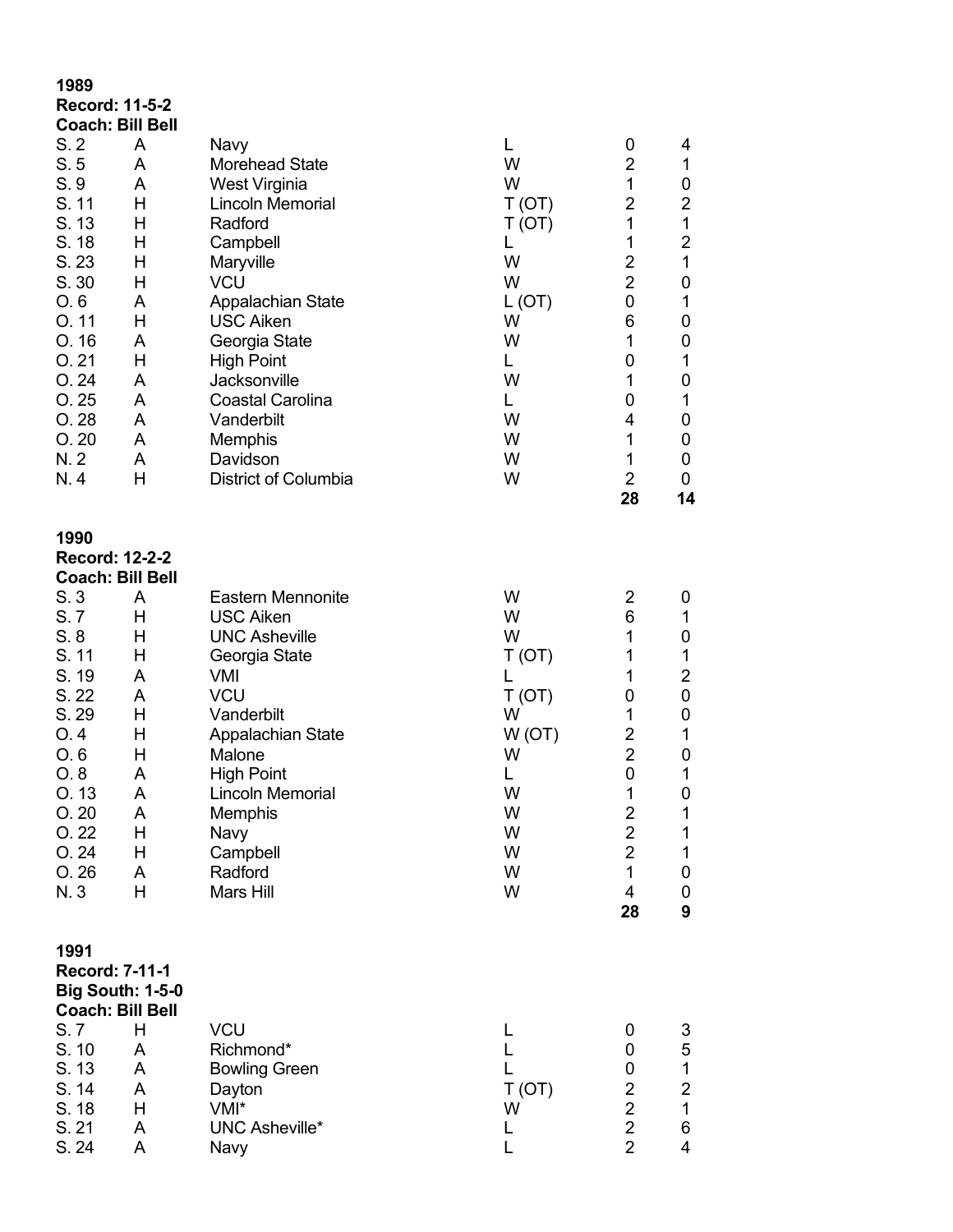| S. 28<br>S. 30<br>O.2<br>O.5<br>O.12<br>O.15<br>O. 19<br>O.23<br>O.26<br>O.28<br>N.2<br>N.5 | A<br>A<br>Н<br>н<br>Н<br>Н<br>A<br>A<br>H<br>A<br>H<br>N | Charleston (W.Va.)<br><b>Morehead State</b><br>Davis & Elkins<br>Davidson*<br><b>Lincoln Memorial</b><br>Carson-Newman<br>Appalachian State*<br>Virginia<br>Longwood<br>Campbell *<br><b>UNC Greensboro</b><br>Radford! | W(OT)<br>W<br>W<br>Г<br>W<br>W<br>L<br>L<br>W<br>L<br>L<br>L | 3<br>6<br>3<br>1<br>$\overline{7}$<br>$\overline{7}$<br>1<br>0<br>9<br>0<br>1<br>0<br>46 | 2<br>0<br>0<br>$\overline{\mathbf{c}}$<br>$\pmb{0}$<br>$\mathbf 1$<br>$\overline{2}$<br>4<br>$\mathbf 1$<br>3<br>$\overline{c}$<br>5<br>44 |
|---------------------------------------------------------------------------------------------|----------------------------------------------------------|-------------------------------------------------------------------------------------------------------------------------------------------------------------------------------------------------------------------------|--------------------------------------------------------------|------------------------------------------------------------------------------------------|--------------------------------------------------------------------------------------------------------------------------------------------|
|                                                                                             |                                                          | * Big South Conference Game or equivalent<br>! Big South Conference Tournament                                                                                                                                          |                                                              |                                                                                          |                                                                                                                                            |
| 1992<br><b>Record: 12-5-1</b>                                                               | <b>Big South: 5-1-1</b><br><b>Coach: Bill Bell</b>       |                                                                                                                                                                                                                         |                                                              |                                                                                          |                                                                                                                                            |
| S.5                                                                                         | Н                                                        | <b>Lincoln Memorial</b>                                                                                                                                                                                                 | W                                                            | 5                                                                                        | 2                                                                                                                                          |
| S.9                                                                                         | н                                                        | Appalachian State                                                                                                                                                                                                       | W                                                            | $\overline{2}$                                                                           | $\mathbf{1}$                                                                                                                               |
| S. 10<br>S. 12                                                                              | Н<br>Н                                                   | Gardner-Webb<br>District of Columbia                                                                                                                                                                                    | W<br>W                                                       | 5<br>3                                                                                   | 1<br>$\mathbf 1$                                                                                                                           |
| S. 15                                                                                       | Н                                                        | Richmond                                                                                                                                                                                                                | L                                                            | 0                                                                                        | $\ensuremath{\mathsf{3}}$                                                                                                                  |
| S. 19                                                                                       | A                                                        | <b>USC Aiken</b>                                                                                                                                                                                                        | W                                                            | 5                                                                                        | $\mathbf{1}$                                                                                                                               |
| S. 22                                                                                       | A                                                        | <b>VMI</b>                                                                                                                                                                                                              | W                                                            | $\overline{2}$                                                                           | 0                                                                                                                                          |
| S.26                                                                                        | H                                                        | Charleston Southern*                                                                                                                                                                                                    | W                                                            | 5                                                                                        | $\mathbf 1$                                                                                                                                |
| S.30                                                                                        | A                                                        | Radford*                                                                                                                                                                                                                | W                                                            | 1                                                                                        | 0                                                                                                                                          |
| O.3                                                                                         | A                                                        | Coastal Carolina*^                                                                                                                                                                                                      | L                                                            | 0                                                                                        | 3                                                                                                                                          |
| O.10                                                                                        | Н                                                        | UMBC <sup>*</sup>                                                                                                                                                                                                       | W                                                            | 3                                                                                        | $\mathbf 1$                                                                                                                                |
| O.14                                                                                        | A                                                        | Campbell *                                                                                                                                                                                                              | W                                                            | 5                                                                                        | $\boldsymbol{2}$                                                                                                                           |
| O. 17                                                                                       | Н                                                        | Winthrop*                                                                                                                                                                                                               | L                                                            | 0                                                                                        | $\mathbf{1}$                                                                                                                               |
| O.20                                                                                        | A                                                        | Towson*                                                                                                                                                                                                                 | T(OT)                                                        | 0                                                                                        | 0                                                                                                                                          |
| O.24                                                                                        | Η                                                        | <b>UNC Asheville*</b>                                                                                                                                                                                                   | W                                                            | 4                                                                                        | 0                                                                                                                                          |
| O.28                                                                                        | A                                                        | Virginia                                                                                                                                                                                                                | L                                                            | 1                                                                                        | 3                                                                                                                                          |
| O.31                                                                                        | A                                                        | <b>UNC Greensboro</b>                                                                                                                                                                                                   | W                                                            | 2                                                                                        | 1                                                                                                                                          |
| N.4                                                                                         | N                                                        | <b>UNC Greensboro!</b>                                                                                                                                                                                                  | L                                                            | 3                                                                                        | 6                                                                                                                                          |
|                                                                                             | ! Big South Tournament                                   | * Big South Conference game<br>*^ Coastal players found ineligible, does not count as BSC game                                                                                                                          |                                                              | 46                                                                                       | 27                                                                                                                                         |
| 1993<br><b>Record: 10-6-1</b>                                                               | <b>Big South: 5-2-1</b><br><b>Coach: Bill Bell</b>       |                                                                                                                                                                                                                         |                                                              |                                                                                          |                                                                                                                                            |
| S.4                                                                                         | H                                                        | <b>USC Aiken</b>                                                                                                                                                                                                        | W                                                            | 9                                                                                        | 4                                                                                                                                          |
| S.7                                                                                         | H                                                        | Campbell *                                                                                                                                                                                                              | L.                                                           | 1                                                                                        | 3                                                                                                                                          |
| S. 15                                                                                       | A                                                        | Richmond                                                                                                                                                                                                                | W                                                            | 2<br>$\overline{7}$                                                                      | $\mathbf 1$                                                                                                                                |
| S. 18<br>S. 22                                                                              | A                                                        | Charleston Southern*                                                                                                                                                                                                    | W                                                            |                                                                                          | 3                                                                                                                                          |
| S. 25                                                                                       | H<br>Н                                                   | UNC Greensboro*<br>Coastal Carolina*                                                                                                                                                                                    | W<br>L.                                                      | 4<br>1                                                                                   | $\pmb{0}$<br>$\overline{2}$                                                                                                                |
| S. 29                                                                                       | н                                                        | Radford*                                                                                                                                                                                                                | W                                                            | $\overline{2}$                                                                           | $\mathbf{1}$                                                                                                                               |
| O.2                                                                                         | A                                                        | Vanderbilt                                                                                                                                                                                                              | L                                                            | $\overline{2}$                                                                           | 3                                                                                                                                          |
| O.4                                                                                         | H                                                        | Jacksonville                                                                                                                                                                                                            | W                                                            | $\overline{2}$                                                                           | 1                                                                                                                                          |
|                                                                                             |                                                          |                                                                                                                                                                                                                         |                                                              |                                                                                          |                                                                                                                                            |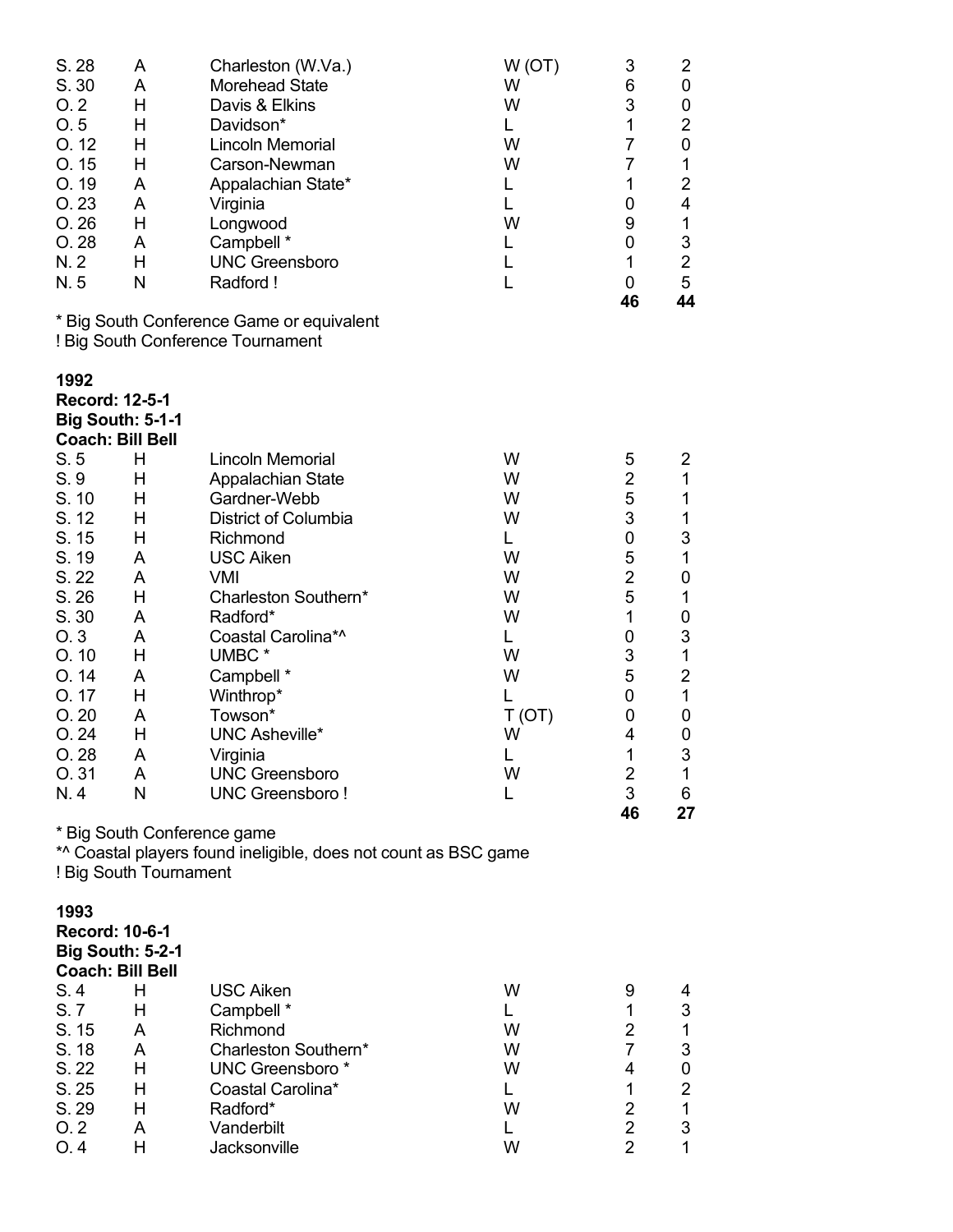| O.9<br>O.13<br>O.16<br>O.20<br>O.23<br>O.27<br>O.30<br>N.4                                                                                   | A<br>A<br>A<br>Н<br>H<br>H<br>A<br>N                                                   | <b>UNC Asheville*</b><br>Appalachian State<br>Winthrop*<br><b>VMI</b><br>Towson*<br>Navy<br><b>VCU</b><br>Winthrop!                                                                                                                                                                                        | W<br>W<br>W<br>W<br>T(OT)<br>L<br>L<br>L                                                          | 2<br>$\overline{2}$<br>1<br>3<br>$\overline{\mathbf{c}}$<br>$\overline{2}$<br>$\mathbf 0$<br>0                                                                             | 0<br>0<br>0<br>$\boldsymbol{0}$<br>$\begin{array}{c} 2 \\ 3 \\ 3 \end{array}$<br>$\mathbf 1$                                                                                                                                             |
|----------------------------------------------------------------------------------------------------------------------------------------------|----------------------------------------------------------------------------------------|------------------------------------------------------------------------------------------------------------------------------------------------------------------------------------------------------------------------------------------------------------------------------------------------------------|---------------------------------------------------------------------------------------------------|----------------------------------------------------------------------------------------------------------------------------------------------------------------------------|------------------------------------------------------------------------------------------------------------------------------------------------------------------------------------------------------------------------------------------|
|                                                                                                                                              | * Big South Conference<br>! Big South Tournament                                       |                                                                                                                                                                                                                                                                                                            |                                                                                                   | 42                                                                                                                                                                         | 27                                                                                                                                                                                                                                       |
| 1994<br>Record: 8-10-1<br>S.3                                                                                                                | <b>Big South: 3-5-0</b><br><b>Coach: Bill Bell</b><br>H                                | <b>Lincoln Memorial</b>                                                                                                                                                                                                                                                                                    | W                                                                                                 | 4                                                                                                                                                                          | 0                                                                                                                                                                                                                                        |
| S.7<br>S. 10<br>S. 14<br>S. 17<br>S. 19<br>S.23<br>S. 24<br>O.1<br>O.5<br>O.8<br>O.12<br>O.15<br>O.22<br>O.24<br>O. 29<br>N. 3<br>N.4<br>N.5 | H<br>H<br>A<br>A<br>A<br>A<br>N<br>H<br>A<br>Η<br>A<br>Η<br>A<br>A<br>Н<br>N<br>N<br>A | <b>VCU</b><br><b>UNC Asheville*</b><br><b>UNC Greensboro</b> *<br>Charleston Southern*<br>Coastal Carolina*<br>South Alabama<br><b>Stetson</b><br>Appalachian State<br>Virginia<br>Winthrop*<br>Radford*<br>UMBC*<br>Flagler<br>Jacksonville<br>Towson*<br>Radford!<br>Winthrop!<br><b>UNC Greensboro!</b> | L<br>W<br>L<br>L<br>L<br>L<br>T(OT)<br>L<br>L<br>L<br>W<br>W(OT)<br>W<br>W<br>W<br>W(OT)<br>L(OT) | $\overline{2}$<br>$\overline{2}$<br>1<br>0<br>1<br>0<br>0<br>4<br>$\overline{2}$<br>1<br>$\overline{c}$<br>5<br>3<br>3<br>$\overline{2}$<br>3<br>3<br>$\overline{2}$<br>40 | $\mathfrak{S}$<br>$\pmb{0}$<br>4<br>$\mathbf 1$<br>6<br>$\mathbf 1$<br>$\mathbf 1$<br>4<br>$\,6$<br>$\overline{c}$<br>3<br>$\mathbf 0$<br>$\mathbf 1$<br>$\mathbf 1$<br>$\mathbf 1$<br>$\mathbf 1$<br>$\overline{\mathbf{c}}$<br>3<br>40 |
|                                                                                                                                              |                                                                                        | * Big South Conference Game<br>! Big South Tournament Game                                                                                                                                                                                                                                                 |                                                                                                   |                                                                                                                                                                            |                                                                                                                                                                                                                                          |
| 1995<br><b>Record: 7-9-1</b>                                                                                                                 | <b>Big South: 4-3-0</b><br><b>Coach: Bill Bell</b>                                     |                                                                                                                                                                                                                                                                                                            |                                                                                                   |                                                                                                                                                                            |                                                                                                                                                                                                                                          |
| S.2<br>S.6<br>S.9<br>S. 13<br>S. 16<br>S. 20<br>S. 22<br>S. 23<br>S. 27<br>S. 30<br>O.7<br>O.11<br>O.14                                      | A<br>A<br>H<br>н<br>H<br>A<br>A<br>A<br>Н<br>H<br>A<br>H<br>H                          | Campbell<br><b>VCU</b><br>Vanderbilt<br><b>UNC Greensboro</b> *<br>Charleston Southern*<br>Virginia<br>Appalachian State<br>East Carolina<br>Radford*<br><b>The Citadel</b><br>Winthrop*<br><b>UNC Asheville*</b><br>Coastal Carolina*                                                                     | L<br>L(OT)<br>T(OT)<br>L (OT)<br>W<br>L<br>L<br>W(OT)<br>L (OT)<br>W<br>W<br>W<br>L               | 1<br>0<br>1<br>1<br>5<br>1<br>0<br>$\overline{2}$<br>$\overline{2}$<br>$\overline{7}$<br>3<br>$\overline{2}$<br>1                                                          | 4<br>$\overline{\mathbf{c}}$<br>$\mathbf 1$<br>$\overline{\mathbf{c}}$<br>$\mathbf{0}$<br>$\begin{array}{c} 2 \\ 3 \\ 1 \end{array}$<br>4<br>$\pmb{0}$<br>$\pmb{0}$<br>$\pmb{0}$<br>$\overline{2}$                                       |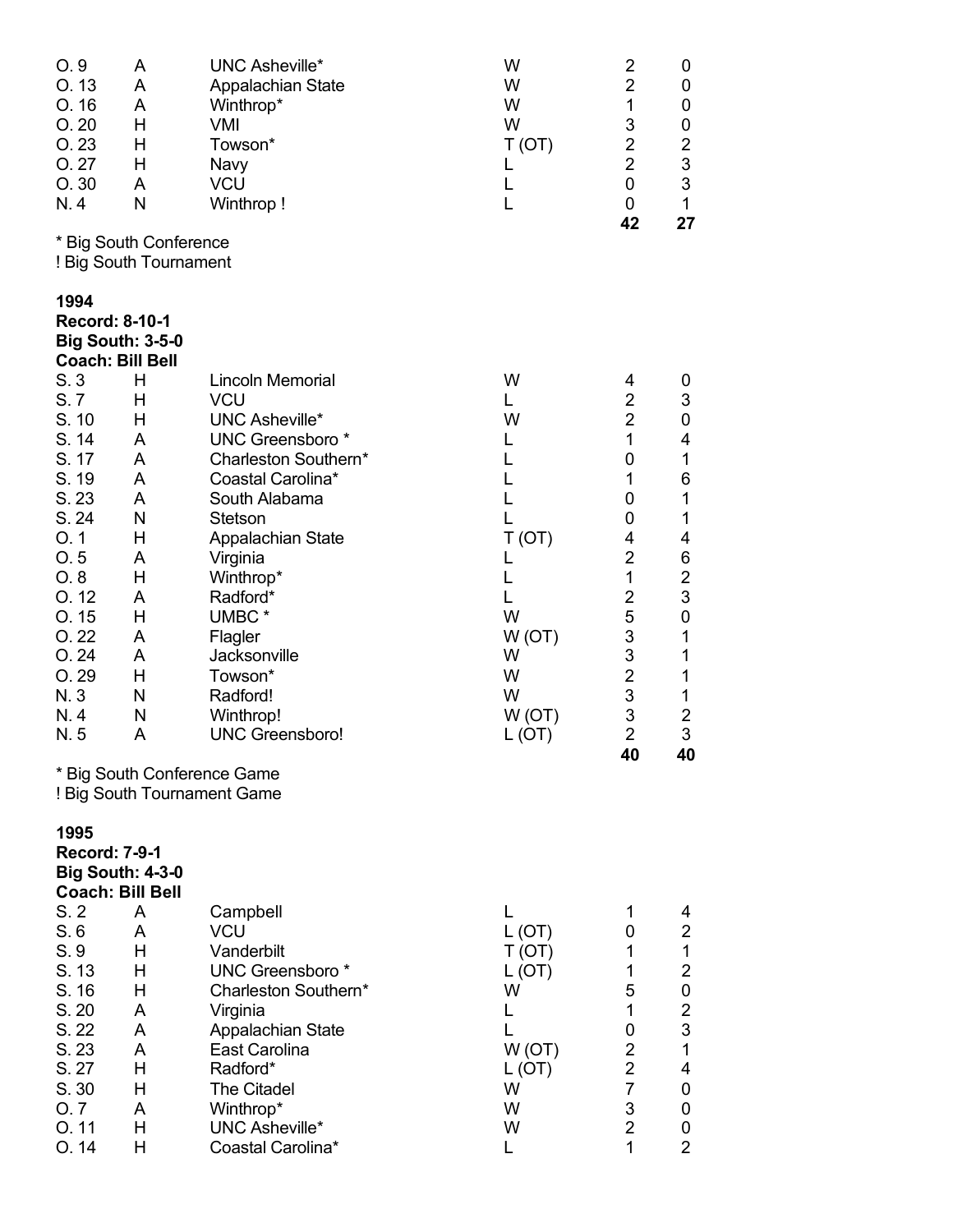| O.18<br>O.27<br>N. 2<br>N. 3  | A<br>A<br>N<br>N                                   | <b>Wake Forest</b><br>UMBC <sup>*</sup><br>Radford!<br><b>UNC Greensboro!</b> | L<br>W<br>W<br>L | 0<br>2<br>3<br>0    | 1<br>1<br>0<br>$\overline{2}$  |
|-------------------------------|----------------------------------------------------|-------------------------------------------------------------------------------|------------------|---------------------|--------------------------------|
|                               |                                                    | * Big South Conference Game<br>! Big South Tournament Game                    |                  | 32                  | 25                             |
| 1996<br><b>Record: 11-6-2</b> | <b>Big South: 3-3-1</b><br><b>Coach: Bill Bell</b> |                                                                               |                  |                     |                                |
| A. 31                         | H                                                  | Appalachian State                                                             | W(OT)            | 2                   | 1                              |
| S.4                           | A                                                  | <b>Marshall</b>                                                               | W                | $\overline{2}$      | 1                              |
| S. 11                         | Н                                                  | <b>High Point</b>                                                             | W                | 4                   | 0                              |
| S. 16                         | н                                                  | East Carolina                                                                 | W                | $\overline{2}$      | 1                              |
| S. 21<br>S.25                 | Н                                                  | UMBC <sup>*</sup><br>Radford*                                                 | L (OT)<br>L      | 0<br>0              | 1<br>1                         |
| S. 28                         | A<br>A                                             | Charleston Southern*                                                          | W(OT)            | 1                   | 0                              |
| O.2                           | A                                                  | Virginia                                                                      | L                | 1                   | $\overline{2}$                 |
| O.5                           | Н                                                  | Winthrop*                                                                     | W                | 4                   | 1                              |
| O.11                          | A                                                  | Vanderbilt                                                                    | L                | 2                   | 5                              |
| O.12                          | A                                                  | <b>Western Kentucky</b>                                                       | W(OT)            | $\overline{2}$      | 1                              |
| O. 19                         | A                                                  | Coastal Carolina*                                                             | W(OT)            | $\mathbf{1}$        | 0                              |
| O.21                          | A                                                  | <b>The Citadel</b>                                                            | W                | 5                   | 0                              |
| O.23                          | Н                                                  | <b>VCU</b>                                                                    | W                | $\mathbf{1}$        | 0                              |
| O.26                          | Н                                                  | <b>Lincoln Memorial</b>                                                       | T(OT)            | 1                   | 1                              |
| O.30<br>N. 2                  | A<br>Н                                             | UNC Greensboro*<br><b>UNC Asheville*</b>                                      | L                | $\overline{2}$<br>1 | $\ensuremath{\mathsf{3}}$<br>1 |
| N.8                           | N                                                  | <b>UNC Asheville!</b>                                                         | T (OT)<br>W      | 1                   | 0                              |
| N.9                           | A                                                  | <b>UNC Greensboro!</b>                                                        | L                | 1                   | 4                              |
|                               |                                                    |                                                                               |                  | 33                  | 23                             |
|                               |                                                    | * Big South Conference Game                                                   |                  |                     |                                |
|                               |                                                    | ! Big South Tournament Game                                                   |                  |                     |                                |
| 1997<br><b>Record: 13-4-0</b> | <b>Big South: 6-1-0</b><br><b>Coach: Bill Bell</b> |                                                                               |                  |                     |                                |
| A. 30                         | N                                                  | George Washington                                                             | W                | 3                   | 1                              |
| S. 1                          | A                                                  | Georgetown                                                                    | W                | 1                   | 0                              |
| S.4                           | A                                                  | <b>VMI</b>                                                                    | W                | 3                   | $\overline{2}$                 |
| S.9                           | Н                                                  | Marshall                                                                      | W                | 3                   | $\mathbf{1}$                   |
| S. 11<br>S.20                 | Н<br>A                                             | North Carolina Wesleyan<br>UMBC*                                              | W<br>W           | 4<br>$\overline{2}$ | 0<br>1                         |
| S. 24                         | н                                                  | Campbell                                                                      | W                | $\overline{2}$      | 0                              |
| S. 27                         | A                                                  | <b>UNC Asheville*</b>                                                         | W                | 3                   | 1                              |
| O.1                           | A                                                  | Virginia                                                                      | L                | $\overline{2}$      | 5                              |
| O.4                           | Н                                                  | Elon                                                                          | W                | 1                   | 0                              |
| O.9                           | A                                                  | Winthrop*                                                                     | W(OT)            | 2                   | 1                              |
| O.10                          | Н                                                  | South Alabama*                                                                | L                | 0                   | 1                              |
| O.15                          | Η                                                  | Radford*                                                                      | W(OT)            | 1                   | 0                              |
| O. 18                         | Η                                                  | Coastal Carolina*                                                             | W(OT)            | 1                   | 0                              |
| O.22                          | A                                                  | <b>VCU</b>                                                                    | L                | 0                   | 1                              |
| N. 3                          | Н                                                  | Charleston Southern*                                                          | W                | 4                   | 0                              |
| N.7                           | N                                                  | South Alabama!                                                                | L                | 0                   | 1                              |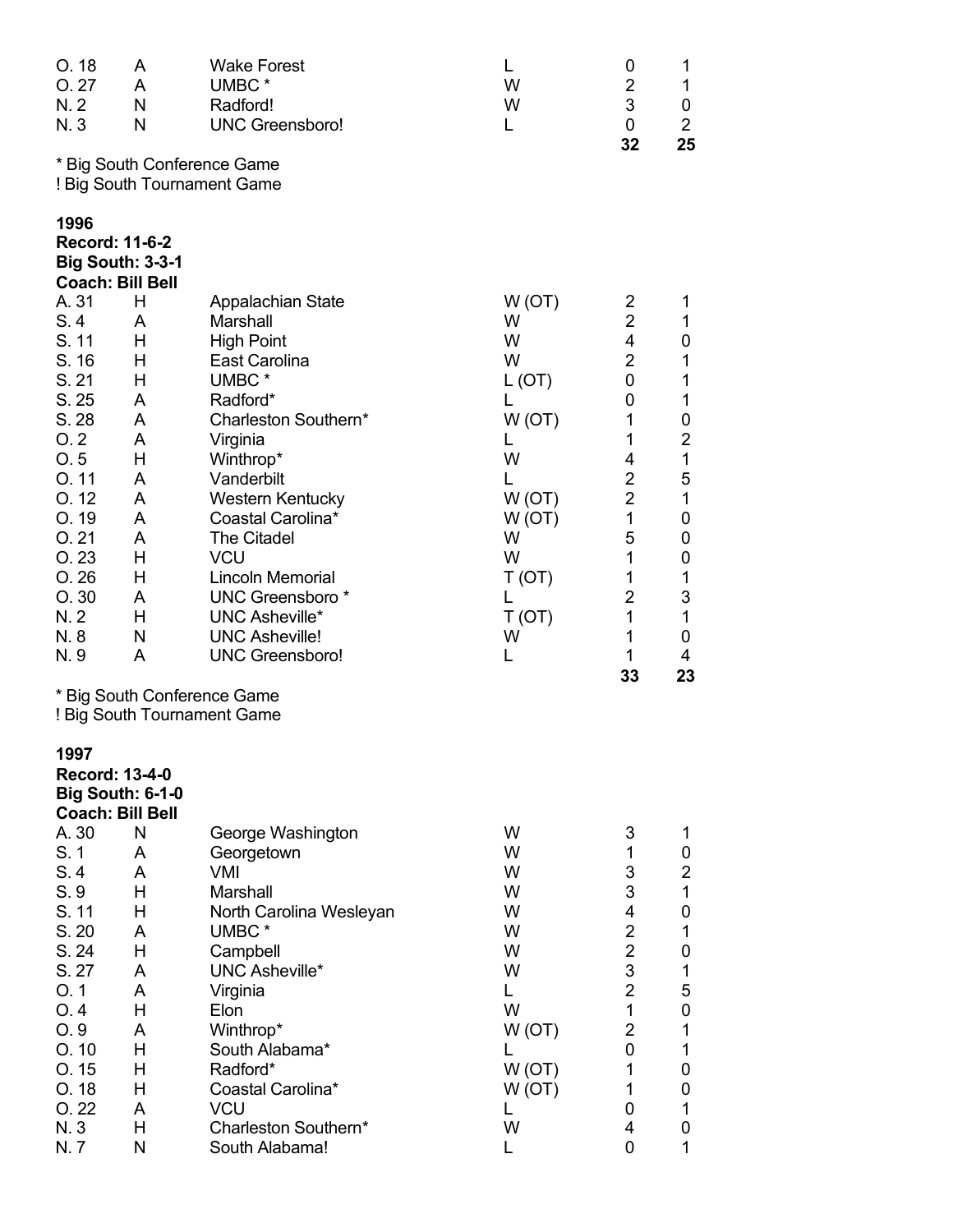\* Big South Conference Game

|  | ! Big South Tournament Game |  |
|--|-----------------------------|--|
|--|-----------------------------|--|

| 1998<br>Record: 11-6-1<br><b>Big South: 4-2-0</b><br><b>Coach: Bill Bell</b><br>S.1<br>S.4<br>S.5<br>S. 10<br>S. 12<br>S. 16<br>S. 19<br>S. 22<br>S. 26<br>O.3<br>O.10<br>O.17<br>O.24<br>O.27<br>O.31<br>N.5<br>N.6<br>N.7 | H<br>A<br>N<br>н<br>H<br>A<br>A<br>Н<br>Н<br>Н<br>A<br>A<br>Н<br>H<br>A<br>N<br>N<br>N | Longwood<br>N.C. State ^<br>#15 Duke ^<br>Salem-Teikyo<br><b>High Point</b><br>Davidson<br>Radford*<br><b>VMI</b><br><b>UNC Asheville*</b><br>South Alabama*<br>Elon<br>Winthrop*<br>Charleston Southern*<br>#17 VCU<br>Coastal Carolina*<br><b>UNC Asheville!</b><br>Winthrop!<br>South Alabama!                    | W<br>W<br>L<br>W<br>L<br>L(OT)<br>L<br>W (20T)<br>W<br>L(OT)<br>W<br>W<br>W<br>T(2OT)<br>W<br>W<br>W<br>L | $\overline{7}$<br>5<br>0<br>$\overline{7}$<br>1<br>$\overline{2}$<br>0<br>$\overline{2}$<br>3<br>1<br>$\overline{2}$<br>$\overline{2}$<br>3<br>1<br>3<br>4<br>$\overline{2}$<br>0 | 2<br>0<br>$\ensuremath{\mathsf{3}}$<br>${\bf 0}$<br>$\frac{2}{3}$<br>4<br>$\mathbf 1$<br>0<br>$\overline{\mathbf{c}}$<br>$\mathbf 1$<br>$\mathbf 1$<br>$\mathbf{1}$<br>1<br>$\mathbf 1$<br>0<br>1<br>1 |
|-----------------------------------------------------------------------------------------------------------------------------------------------------------------------------------------------------------------------------|----------------------------------------------------------------------------------------|----------------------------------------------------------------------------------------------------------------------------------------------------------------------------------------------------------------------------------------------------------------------------------------------------------------------|-----------------------------------------------------------------------------------------------------------|-----------------------------------------------------------------------------------------------------------------------------------------------------------------------------------|--------------------------------------------------------------------------------------------------------------------------------------------------------------------------------------------------------|
|                                                                                                                                                                                                                             | ^ Adidas Woolpack Classic                                                              | * Big South Conference Game<br>! Big South Tournament Game                                                                                                                                                                                                                                                           |                                                                                                           | 45                                                                                                                                                                                | 24                                                                                                                                                                                                     |
| 1999<br><b>Record: 14-2-1</b><br><b>Big South: 6-1-0</b><br><b>Coach: Bill Bell</b><br>S.4<br>S.8<br>S. 11<br>S.21<br>S. 27<br>O.6<br>O.9<br>O.11<br>O.16<br>O.18<br>O.22<br>O.23<br>O.28<br>O.30<br>N.4<br>N.5<br>N. 7     | H<br>A<br>н<br>Н<br>А<br>Н<br>A<br>н<br>A<br>н<br>N<br>A<br>A<br>н<br>N<br>N<br>N      | Radford*<br>#24 Wake Forest<br>Mars Hill<br>Longwood<br>High Point*<br>Elon*<br><b>UNC Asheville*</b><br>Davidson<br>Charleston Southern*<br>Winthrop*<br>#13 Jacksonville ^<br>Florida International ^<br>#25 VCU<br>Coastal Carolina*<br>Elon!<br>Winthrop!<br>Radford!<br>(Radford Claims Title on Penalty Kicks) | W<br>L<br>W(OT)<br>W<br>W<br>W<br>W<br>W<br>L<br>W (20T)<br>W<br>W(OT)<br>W<br>W<br>W<br>W<br>T(4OT)      | 5<br>1<br>$\overline{2}$<br>$\overline{2}$<br>2<br>1<br>1<br>$\overline{2}$<br>0<br>3<br>$\overline{2}$<br>1<br>1<br>3<br>1<br>4<br>0                                             | 0<br>$\overline{c}$<br>$\mathbf 1$<br>0<br>0<br>0<br>0<br>1<br>1<br>$\overline{\mathbf{c}}$<br>0<br>0<br>0<br>$\overline{\mathbf{c}}$<br>$\pmb{0}$<br>0<br>0                                           |
|                                                                                                                                                                                                                             |                                                                                        |                                                                                                                                                                                                                                                                                                                      |                                                                                                           | 31                                                                                                                                                                                | 9                                                                                                                                                                                                      |

^ FIU Golden Panther Classic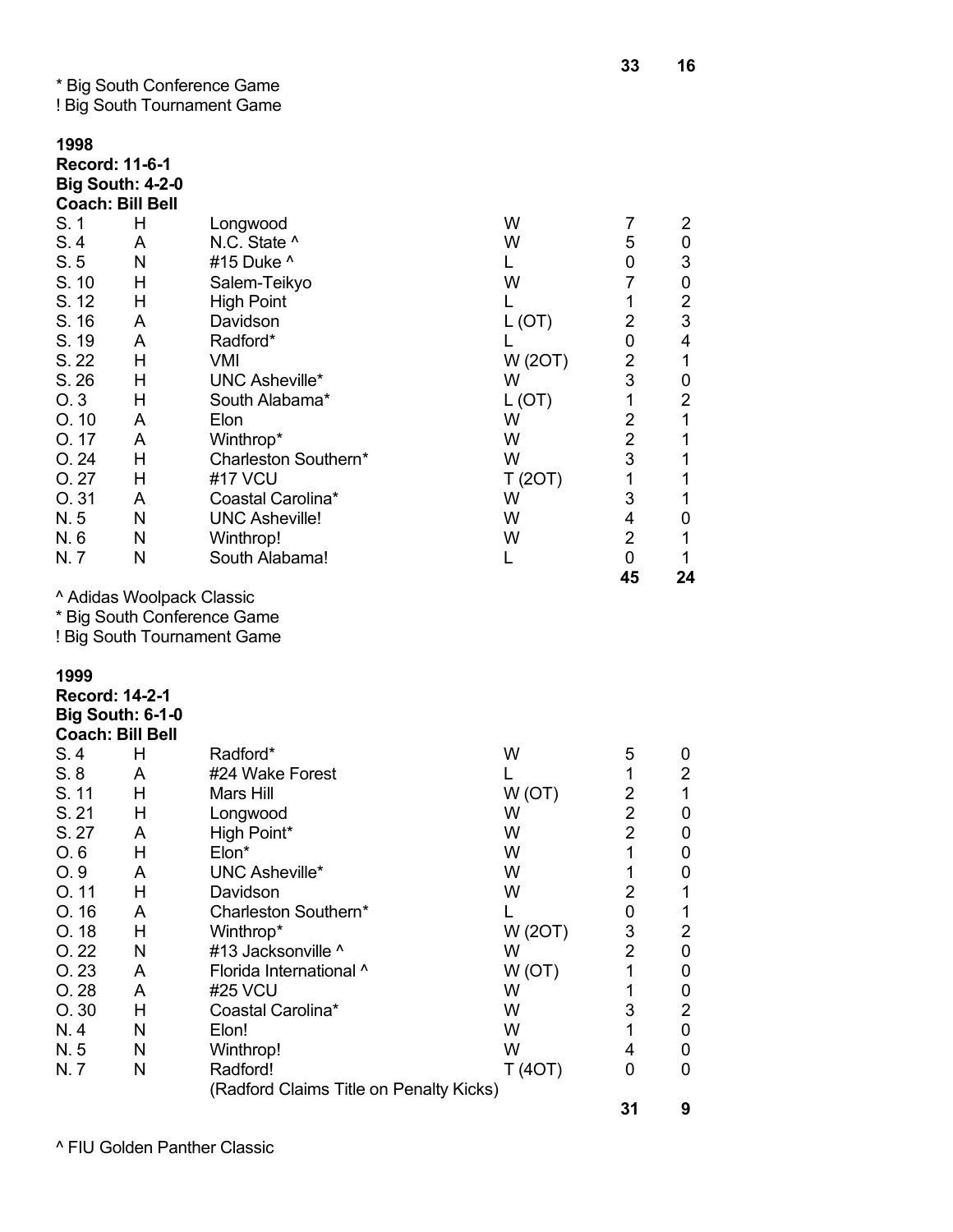\* Big South Conference Game

! Big South Tournament Game

| 2000<br><b>Record: 6-8-2</b> | <b>Big South: 3-3-1</b><br><b>Coach: Bill Bell</b>  |                                                            |         |                     |                                           |
|------------------------------|-----------------------------------------------------|------------------------------------------------------------|---------|---------------------|-------------------------------------------|
| S.2                          | N                                                   | George Washington ^                                        | L       | 1                   | 4                                         |
| S.4                          | N                                                   | American ^                                                 | L       | 1                   | $\overline{c}$                            |
| S.8                          | Н                                                   | Georgia Southern                                           | L       | 0                   | $\mathbf 1$                               |
| S. 12                        | Н                                                   | #5 Wake Forest                                             | W       | 4                   | $\overline{2}$                            |
| S. 20                        | A                                                   | Elon*                                                      | W       | 1                   | 0                                         |
| S. 23<br>S. 27               | A<br>Н                                              | <b>Old Dominion</b><br>High Point*                         | W<br>W  | 1<br>3              | 0<br>0                                    |
| S. 30                        | Н                                                   | Charleston Southern*                                       | T (OT2) | 1                   | 1                                         |
| O.4                          | A                                                   | N.C. State                                                 | T (OT2) | 1                   | 1                                         |
| O.7                          | Н                                                   | UNC Asheville*                                             | L       | 0                   | 1                                         |
| O.14                         | A                                                   | Winthrop*                                                  | W       | 6                   | 0                                         |
| O.18                         | A                                                   | Virginia Tech                                              | L       | 1                   | $\overline{2}$                            |
| O.21                         | Н                                                   | Gardner-Webb                                               | W       | 3                   | $\boldsymbol{2}$                          |
| O.25                         | A                                                   | Radford*                                                   | L       | 0                   | $\overline{2}$                            |
| O.28                         | A                                                   | Coastal Carolina*                                          | L       | 0                   | $\mathbf{1}$                              |
| N. 1                         | N                                                   | <b>High Point!</b>                                         | L       | $\mathbf{1}$<br>24  | $\overline{2}$<br>21                      |
| 2001                         |                                                     | * Big South Conference Game<br>! Big South Tournament Game |         |                     |                                           |
| <b>Record: 9-10-0</b>        | <b>Big South: 5-2-0</b><br><b>Coach: Jeff Alder</b> |                                                            |         |                     |                                           |
| A. 31                        | A                                                   | #3 Virginia!                                               | L       | 1                   | 2                                         |
| S.2                          | N                                                   | #8 Maryland!                                               | L       | 1                   | $\overline{2}$                            |
| S.8                          | Н                                                   | Elon*                                                      | W       | 1                   | 0                                         |
| S. 19                        | A                                                   | Marshall                                                   | L       | 0                   | 3                                         |
| S. 27<br>O.3                 | Н<br>A                                              | Winthrop*                                                  | W<br>L  | $\overline{2}$<br>1 | 1<br>2                                    |
| O.6                          | A                                                   | George Mason<br><b>UNC Asheville*</b>                      | L       | 1                   | $\overline{c}$                            |
| O.10                         | A                                                   | William & Mary                                             | L       | 0                   | $\mathbf{3}$                              |
| O. 13                        | A                                                   | Charleston Southern*                                       | W       | 4                   | $\overline{2}$                            |
| O.16                         | H                                                   | <b>Old Dominion</b>                                        | L.      | 0                   | $\overline{4}$                            |
| O.20                         | A                                                   | Gardner-Webb                                               | W       | 2                   | 0                                         |
| O.27                         | A                                                   | Coastal Carolina*                                          | W       | $\overline{2}$      | 0                                         |
| O.30                         | A                                                   | <b>VMI</b>                                                 | W(OT)   | 3                   | $\overline{\mathbf{c}}$                   |
| N. 2                         | Н                                                   | Birmingham-Southern                                        | L       | 1                   | $\overline{\mathbf{c}}$<br>$\overline{2}$ |
| N.5<br>N.9                   | A<br>Н                                              | High Point*<br>Radford*                                    | L<br>W  | 1<br>$\overline{2}$ | $\mathbf{1}$                              |
| N. 15                        | N                                                   | <b>Charleston Southern!</b>                                | W       | $\overline{2}$      | 0                                         |
| N. 16                        | A                                                   | Winthrop!                                                  | W       | 4                   | $\mathbf{1}$                              |
| N. 18                        | N                                                   | <b>Coastal Carolina!</b>                                   | L       | 1                   | 3                                         |
|                              |                                                     |                                                            |         | 29                  | 32                                        |

! Virginia Soccer Classic – Charlottesville, Va.

\* Big South Conference Game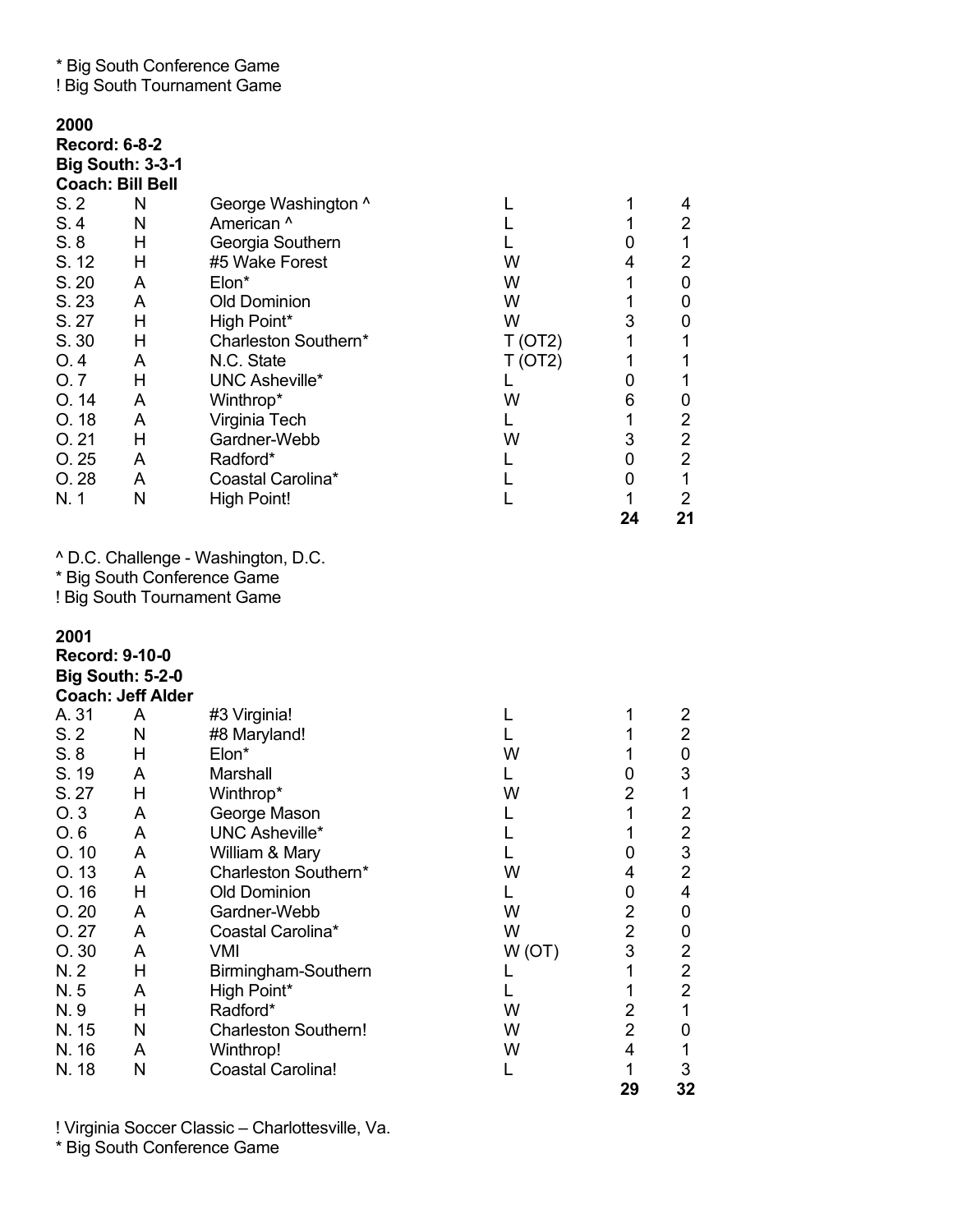| 2002  |                          |                       |         |                |                |
|-------|--------------------------|-----------------------|---------|----------------|----------------|
|       | Record: 11-8-2           |                       |         |                |                |
|       | <b>Big South: 4-2-1</b>  |                       |         |                |                |
|       | <b>Coach: Jeff Alder</b> |                       |         |                |                |
| A. 31 | A                        | Wofford               | W       | 4              | 1              |
| S.3   | Н                        | Virginia Tech         |         | 1              | 3              |
| S. 7  | Н                        | Southern Virginia     | W       | 6              | 0              |
| S. 10 | Н                        | High Point*           | T(2OT)  | 1              | 1              |
| S. 14 | Н                        | Campbell              | W       | 1              | 0              |
| S. 20 | N                        | Army\$                | W(OT)   | 2              | 1              |
| S. 22 | A                        | Navy\$                | W       | 1              | 0              |
| S. 25 | A                        | Elon*                 | W       | 2              | $\mathbf 0$    |
| S. 28 | A                        | <b>UNC Greensboro</b> | L       | $\overline{2}$ | 3              |
| O.1   | H                        | George Mason          |         | $\overline{0}$ | $\overline{c}$ |
| O.4   | Η                        | <b>UNC Asheville*</b> | L(OT)   | 1              | $\overline{2}$ |
| O.7   | H                        | Averett               | W       | 10             | $\mathbf 0$    |
| O.12  | Η                        | Charleston Southern*  | W       | 2              | 1              |
| O.16  | A                        | Virginia              |         | $\overline{2}$ | 5              |
| O.19  | Н                        | Coastal Carolina*     |         | 0              | 3              |
| O.22  | A                        | Radford*              | W       | $\overline{2}$ | $\mathbf 1$    |
| O.26  | Н                        | Gardner-Webb          | W       | 5              | 1              |
| N. 2  | A                        | Birmingham-Southern   | T (20T) |                | 1              |
| N.6   | A                        | N.C. State            |         | 1              | 2              |
| N.9   | A                        | Winthrop*             | W       | 2              | $\mathbf 1$    |
| N. 14 | N                        | Elon!                 |         | 1              | $\overline{2}$ |
|       |                          |                       |         | 47             | 30             |

\$ Navy Invitational Tournament

\* Big South Conference Game

! Big South Tournament Game

| 2003                 |                          |                       |   |    |   |
|----------------------|--------------------------|-----------------------|---|----|---|
| <b>Record: 8-9-1</b> |                          |                       |   |    |   |
|                      | <b>Big South: 4-2-1</b>  |                       |   |    |   |
|                      | <b>Coach: Jeff Alder</b> |                       |   |    |   |
| A. 30                | A                        | #23 Duke\$            |   | 0  | 4 |
| S.3                  | A                        | Campbell              | W |    | 0 |
| S.6                  | Η                        | Southern Virginia     | W | 11 | 0 |
| S.9                  | н                        | VMI*                  | W | 2  |   |
| S. 13                | н                        | Wofford               |   | 1  | 2 |
| S. 16                | A                        | High Point*           |   | 2  | 2 |
| S. 20                | A                        | Gardner-Webb          |   | 1  | 4 |
| S. 27                | н                        | Winthrop*             | W | 1  | 0 |
| O.4                  | н                        | Radford*              | W | 2  |   |
| O.7                  | н                        | Marshall              | W | 1  | 0 |
| O.19                 | A                        | #14 Coastal Carolina* |   | 3  | 5 |
| O.24                 | A                        | Virginia              |   | 1  | 2 |
| O.29                 | A                        | <b>UNC Asheville*</b> | W | 2  | 1 |
| N. 1                 | A                        | Georgia Southern      |   | 1  | 2 |
| N.4                  | A                        | Virginia Tech         |   | 1  |   |
| N. 7                 | Н                        | Birmingham-Southern*  |   | 1  | 3 |
| N. 13                | Η                        | <b>High Point!</b>    | W | 2  |   |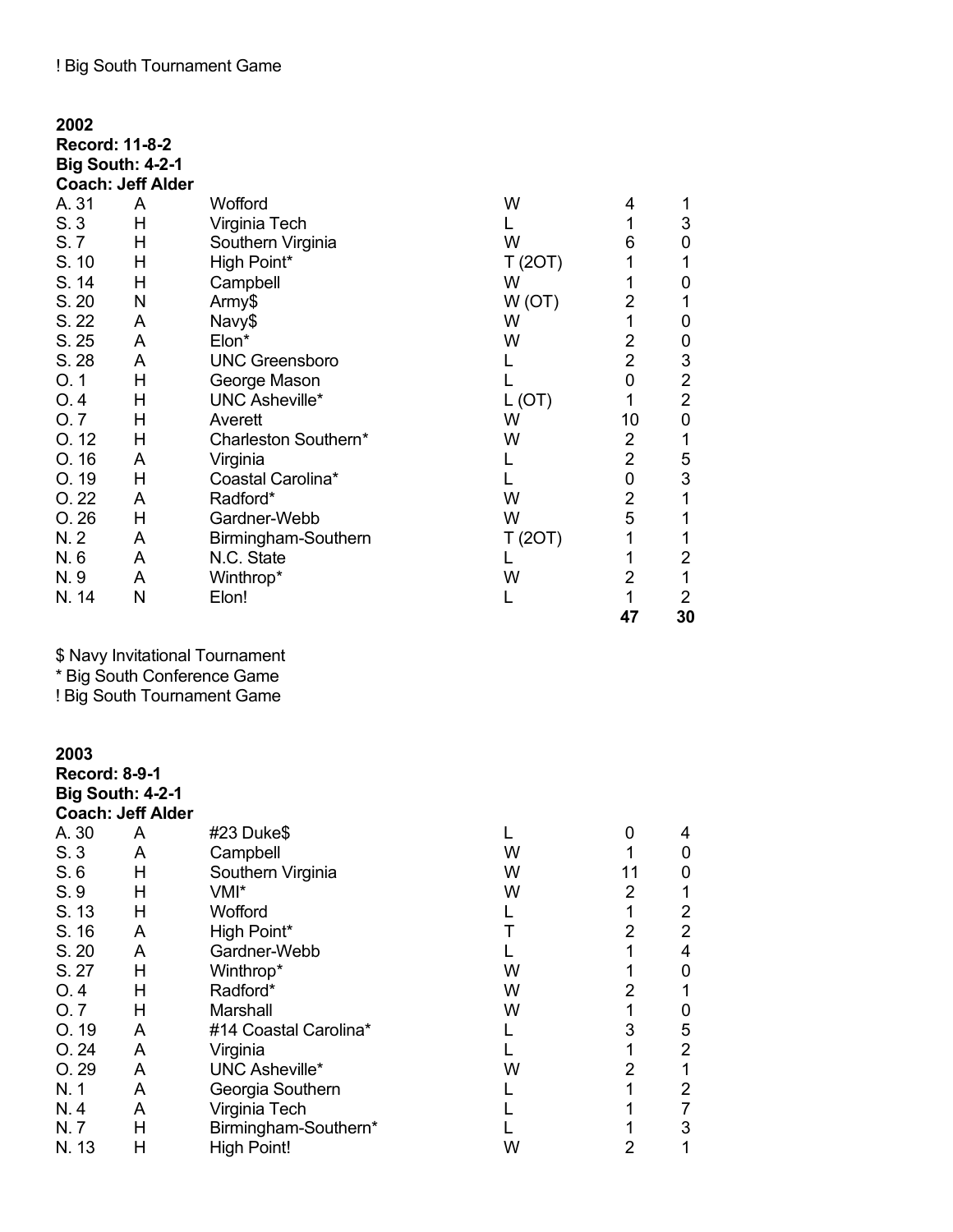| N. 14                                                                                                                                                                                                     | N                                                                                                                                                            | Birmingham-Southern!                                                                                                                                                                                                                                                                                                                                                  | L                                                                                                                            | 1<br>34                                                                                                                                                                                                | 3<br>38                                                                                                                                                                                         |
|-----------------------------------------------------------------------------------------------------------------------------------------------------------------------------------------------------------|--------------------------------------------------------------------------------------------------------------------------------------------------------------|-----------------------------------------------------------------------------------------------------------------------------------------------------------------------------------------------------------------------------------------------------------------------------------------------------------------------------------------------------------------------|------------------------------------------------------------------------------------------------------------------------------|--------------------------------------------------------------------------------------------------------------------------------------------------------------------------------------------------------|-------------------------------------------------------------------------------------------------------------------------------------------------------------------------------------------------|
|                                                                                                                                                                                                           |                                                                                                                                                              | \$ Adidas-Wolfpack Classic - Raleigh-Durham, N.C.<br>* Big South Conference Game<br>! Big South Tournament Game                                                                                                                                                                                                                                                       |                                                                                                                              |                                                                                                                                                                                                        |                                                                                                                                                                                                 |
| 2004<br><b>Record: 9-10-2</b><br>S.1<br>S.4<br>S.7<br>S. 10<br>S. 12<br>S. 15<br>S. 20<br>S. 24<br>S. 26<br>S. 29<br>O.2<br>O.6<br>O.9<br>O.15<br>O. 19<br>O.23<br>O.26<br>O.29<br>N. 3<br>N. 12<br>N. 13 | <b>Big South: 4-3-0</b><br><b>Coach: Jeff Alder</b><br>H<br>A<br>H<br>N<br>N<br>Н<br>Н<br>A<br>N<br>A<br>H<br>A<br>A<br>A<br>H<br>Н<br>A<br>H<br>A<br>N<br>A | Longwood<br>Birmingham-Southern*<br>Campbell<br>West Virginia\$<br>James Madison\$<br>Gardner-Webb<br>#13 Coastal Carolina*<br>Wofford <sup>^</sup><br>Furman <sup>^</sup><br>VMI*<br>Appalachian State<br>#17 Virginia<br>Winthrop*<br>George Mason<br>High Point*<br>Virginia Tech<br>Radford*<br><b>UNC Asheville*</b><br>Elon<br>Radford!<br>Birmingham-Southern! | W<br>W<br>T(2OT)<br>L<br>L<br>W<br>L.<br>W<br>L.<br>W<br>L.<br>L<br>L<br>W (20T)<br>L(OT)<br>L<br>W<br>W<br>T(2OT)<br>W<br>L | 3<br>$\overline{2}$<br>0<br>1<br>0<br>3<br>1<br>1<br>1<br>3<br>$\overline{2}$<br>$\boldsymbol{0}$<br>5<br>1<br>$\overline{2}$<br>$\mathbf{1}$<br>1<br>3<br>1<br>$\overline{2}$<br>$\overline{2}$<br>25 | 2<br>$\mathbf 1$<br>0<br>$\overline{2}$<br>$\overline{2}$<br>0<br>3<br>0<br>4<br>$\overline{\mathbf{c}}$<br>3<br>3<br>$\overline{7}$<br>0<br>3<br>$\overline{2}$<br>0<br>1<br>1<br>1<br>5<br>42 |
|                                                                                                                                                                                                           |                                                                                                                                                              | \$ Virginia Tech Tournament<br><sup>^</sup> Wofford/adidas Invitational<br>* Big South Conference Game<br>! Big South Tournament Game                                                                                                                                                                                                                                 |                                                                                                                              |                                                                                                                                                                                                        |                                                                                                                                                                                                 |
| 2005<br><b>Record: 6-8-2</b><br>S.2<br>S.7<br>S. 10<br>S. 12<br>S. 16<br>S. 21<br>S. 27<br>O.1<br>O.4<br>O.14<br>O. 19<br>O.22<br>O.26                                                                    | <b>Big South: 4-2-1</b><br><b>Coach: Jeff Alder</b><br>H<br>A<br>A<br>A<br>H<br>A<br>H<br>Н<br>A<br>H<br>H<br>A<br>Н                                         | George Mason<br>Campbell<br>Gardner-Webb<br>Appalachian State<br>Wofford<br>High Point*<br>Southern Virginia<br>Winthrop*<br>Virginia Tech<br>Birmingham-Southern*<br>Radford*<br>#2 Virginia<br>VMI*                                                                                                                                                                 | L (OT)<br>L.<br>T(2OT)<br>L<br>W<br>T(2OT)<br>W<br>W<br>L.<br>L.<br>W<br>L.<br>W                                             | 2<br>$\overline{2}$<br>$\overline{2}$<br>1<br>1<br>1<br>8<br>$\overline{2}$<br>0<br>1<br>3<br>0<br>3                                                                                                   | 3<br>3<br>$\overline{c}$<br>$\overline{2}$<br>0<br>1<br>1<br>1<br>1<br>$\overline{2}$<br>0<br>$\overline{c}$<br>$\overline{2}$                                                                  |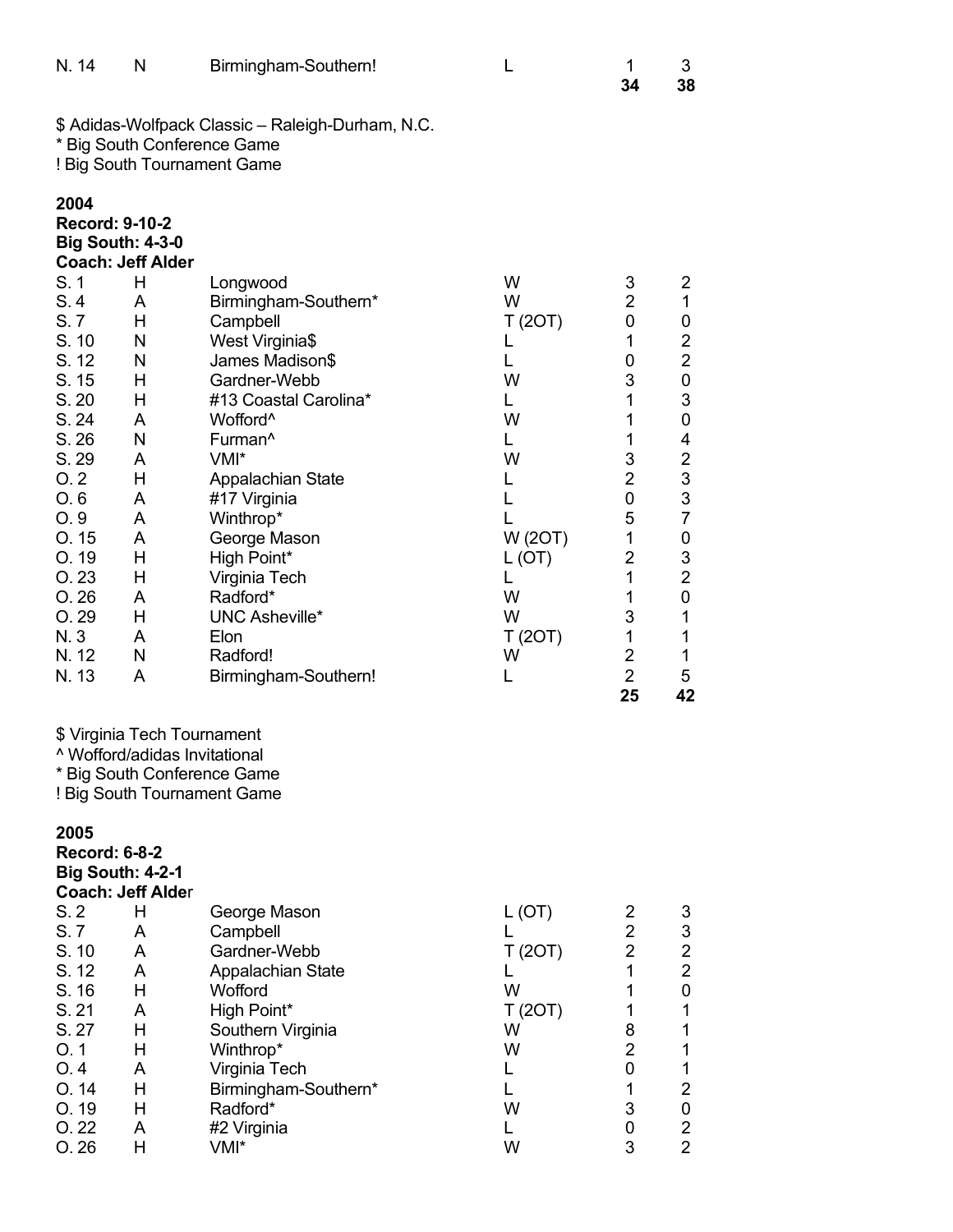| O.29<br>N.5<br>N. 10                                                                                                                                   | A<br>A<br>N                                                                                 | <b>UNC Asheville*</b><br><b>Coastal Carolina</b><br>Winthrop!                                                                                                                                                                                                                                                                                          | W<br>L<br>L                                                                                                   | 2<br>1<br>1<br>30                                                                                                                                                                            | 0<br>3<br>$\overline{2}$<br>25                                                                                                                                               |
|--------------------------------------------------------------------------------------------------------------------------------------------------------|---------------------------------------------------------------------------------------------|--------------------------------------------------------------------------------------------------------------------------------------------------------------------------------------------------------------------------------------------------------------------------------------------------------------------------------------------------------|---------------------------------------------------------------------------------------------------------------|----------------------------------------------------------------------------------------------------------------------------------------------------------------------------------------------|------------------------------------------------------------------------------------------------------------------------------------------------------------------------------|
|                                                                                                                                                        |                                                                                             | * Big South Conference Match<br>! Big South Tournament Match                                                                                                                                                                                                                                                                                           |                                                                                                               |                                                                                                                                                                                              |                                                                                                                                                                              |
| 2006<br>Record: 9-6<br><b>Big South: 4-3</b>                                                                                                           | <b>Coach: Jeff Alder</b>                                                                    |                                                                                                                                                                                                                                                                                                                                                        |                                                                                                               |                                                                                                                                                                                              |                                                                                                                                                                              |
| A. 29<br>S.5<br>S.9<br>S. 12<br>S. 19<br>S. 23<br>S. 25<br>S. 30<br>O.3<br>O. 14<br>O.18<br>O.20<br>O.23<br>N. 2<br>N. 3                               | A<br>A<br>H<br>A<br>H<br>A<br>Н<br>A<br>A<br>H<br>Н<br>A<br>Н<br>N<br>N                     | Longwood<br>Radford*<br>#1 North Carolina<br>VMI*<br>Coastal Carolina*<br>Winthrop*<br>Gardner-Webb<br>Birmingham-Southern*<br>#3 Virginia<br><b>UNC Asheville*</b><br>High Point*<br>Wofford<br>Southern Virginia<br>Birmingham-Southern!<br>Winthrop!                                                                                                | W (20T)<br>L<br>L<br>W<br>W<br>L.<br>W<br>L<br>L<br>W<br>W(OT)<br>W<br>W<br>W<br>L (OT)                       | 1<br>1<br>0<br>3<br>$\overline{2}$<br>$\mathbf 1$<br>$\overline{c}$<br>$\mathbf{1}$<br>0<br>$\overline{c}$<br>$\overline{2}$<br>$\mathbf{1}$<br>6<br>$\overline{2}$<br>$\mathbf{1}$<br>25    | $\mathbf 0$<br>3<br>$\mathbf 1$<br>$\overline{2}$<br>$\mathbf 1$<br>8<br>1<br>3<br>$\overline{2}$<br>$\boldsymbol{0}$<br>$\mathbf{1}$<br>0<br>0<br>0<br>$\overline{2}$<br>24 |
|                                                                                                                                                        |                                                                                             | * Big South Conference Match<br>! Big South Tournament Match                                                                                                                                                                                                                                                                                           |                                                                                                               |                                                                                                                                                                                              |                                                                                                                                                                              |
| 2007<br><b>Record: 13-5-2</b><br><b>Big South: 5-1</b>                                                                                                 | <b>Coach: Jeff Alder</b>                                                                    |                                                                                                                                                                                                                                                                                                                                                        |                                                                                                               |                                                                                                                                                                                              |                                                                                                                                                                              |
| S.1<br>S.5<br>S.8<br>S. 14<br>S. 16<br>S. 19<br>S. 26<br>S. 29<br>O.2<br>O.6<br>O.8<br>O.12<br>O. 18<br>O.23<br>O.31<br>N.6<br>N. 15<br>N. 16<br>N. 17 | H<br>A<br>A<br>N<br>A<br>Н<br>Н<br>H<br>A<br>Н<br>Н<br>A<br>A<br>A<br>A<br>H<br>N<br>A<br>N | <b>Mount Vernon Nazarene</b><br>at Campbell<br>at Gardner-Webb<br>College of Charleston^<br>UNC Wilmington <sup>^</sup><br>Longwood<br>Radford*<br>Winthrop*<br>North Carolina<br>Marshall<br>Columbia Union<br>Coastal Carolina*<br><b>UNC Asheville*</b><br>#13 Virginia<br>at High Point*<br>VMI*<br><b>UNC Asheville!</b><br>Winthrop!<br>Radford! | W<br>W<br>W<br>L<br>W<br>T (20T)<br>W<br>W<br>L<br>T(2OT)<br>W<br>L<br>W<br>L.<br>W<br>W<br>W<br>W (20T)<br>W | 3<br>1<br>$\overline{2}$<br>0<br>$\overline{2}$<br>0<br>3<br>$\mathbf{1}$<br>1<br>0<br>8<br>$\mathbf 1$<br>$\overline{2}$<br>0<br>3<br>4<br>$\overline{2}$<br>$\mathbf{1}$<br>$\overline{2}$ | 0<br>0<br>1<br>$\overline{2}$<br>$\mathbf{1}$<br>0<br>0<br>0<br>7<br>0<br>0<br>$\overline{2}$<br>$\pmb{0}$<br>3<br>$\mathbf 1$<br>1<br>1<br>0<br>1                           |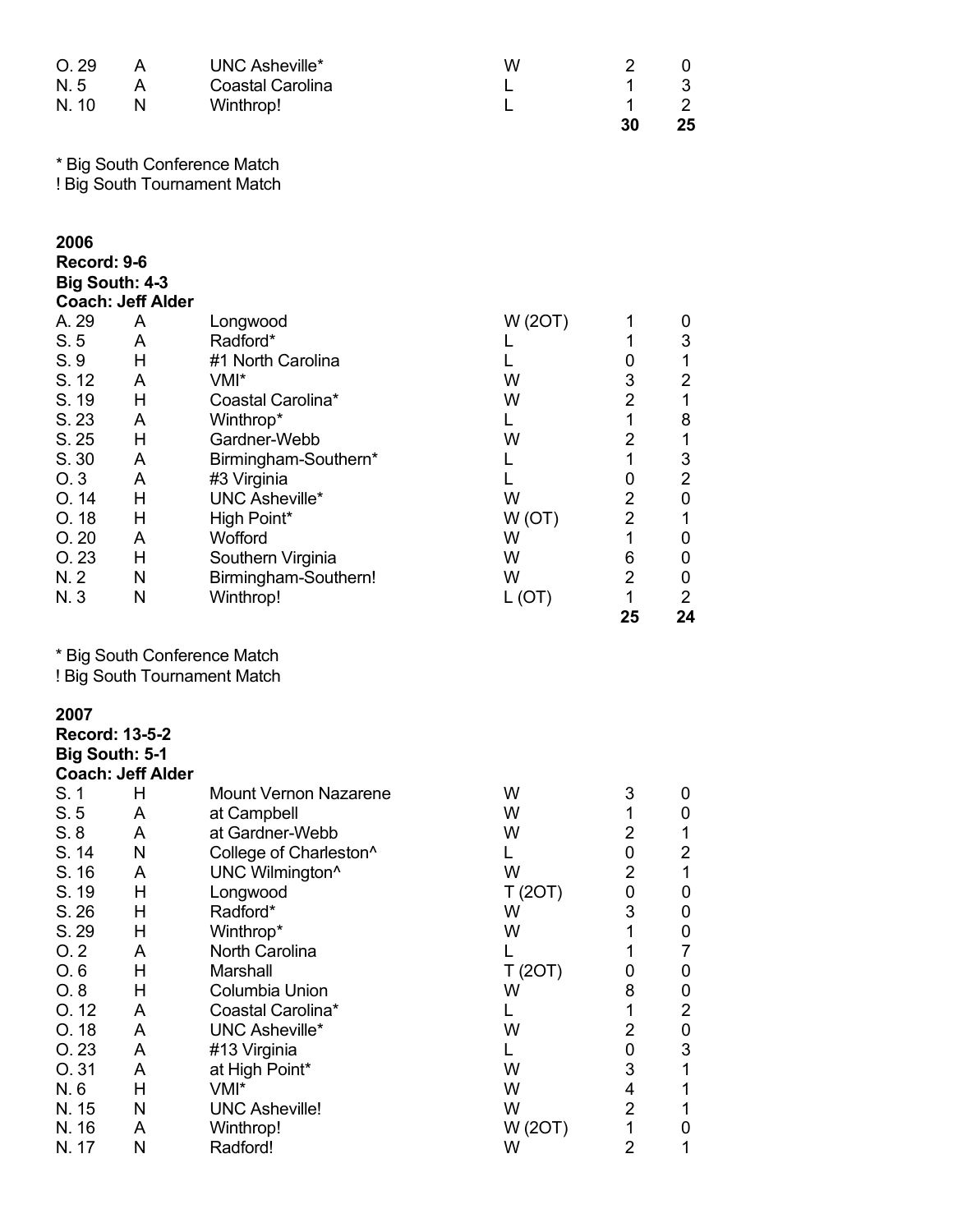| N. 24                                                                                                                                           | A                                                                                      | Loyola (Md.) &                                                                                                                                                                                                                                                                                                                 | L                                                                                                                 | 0<br>36                                                                                                                           | 2<br>22                                                                                                                                                                                                                      |
|-------------------------------------------------------------------------------------------------------------------------------------------------|----------------------------------------------------------------------------------------|--------------------------------------------------------------------------------------------------------------------------------------------------------------------------------------------------------------------------------------------------------------------------------------------------------------------------------|-------------------------------------------------------------------------------------------------------------------|-----------------------------------------------------------------------------------------------------------------------------------|------------------------------------------------------------------------------------------------------------------------------------------------------------------------------------------------------------------------------|
|                                                                                                                                                 | * Big South Conference Match<br>! Big South Tournament<br>& NCAA Tournament            | <sup>^</sup> UNCW/Jameson Inn Soccer Classic                                                                                                                                                                                                                                                                                   |                                                                                                                   |                                                                                                                                   |                                                                                                                                                                                                                              |
| 2008<br>Record: 10-5-3<br><b>Big South: 4-3-1</b><br><b>Jeff Alder</b>                                                                          |                                                                                        |                                                                                                                                                                                                                                                                                                                                |                                                                                                                   |                                                                                                                                   |                                                                                                                                                                                                                              |
| A. 29<br>S. 1<br>S.6<br>S. 12<br>S. 16<br>S. 18<br>S. 27<br>S. 30<br>O.3<br>O.7<br>O.14<br>O.18<br>O.21<br>O.24<br>N.4<br>N.8<br>N. 13<br>N. 14 | н<br>н<br>A<br>A<br>Н<br>A<br>A<br>Н<br>Н<br>A<br>Н<br>A<br>Н<br>A<br>A<br>Н<br>N<br>N | <b>Bluefield</b><br>Campbell<br>Marshall<br>Radford*<br>North Carolina<br>Howard<br>Winthrop*<br>High Point*<br>Coastal Carolina*<br>#18 Virginia<br>Southern Virginia<br>Presbyterian*<br>Gardner-Webb*<br>Longwood<br>VMI*<br><b>UNC Asheville*</b><br>High Point!<br>Winthrop!<br>(Winthrop advanced on penalty kicks, 4-5) | W<br>W<br>W<br>L<br>L<br>W<br>L<br>W<br>L (OT)<br>L<br>W<br>W<br>W<br>T(2OT)<br>W (20T)<br>T (20T)<br>W<br>T(2OT) | 3<br>1<br>3<br>1<br>1<br>3<br>1<br>3<br>1<br>0<br>3<br>$\overline{c}$<br>3<br>1<br>3<br>0<br>$\overline{\mathbf{c}}$<br>1<br>32   | 1<br>$\mathbf 0$<br>$\overline{c}$<br>$\overline{2}$<br>4<br>$\mathbf 0$<br>3<br>1<br>$\overline{\mathbf{c}}$<br>3<br>$\mathbf 0$<br>$\mathbf 1$<br>$\pmb{0}$<br>1<br>$\overline{\mathbf{c}}$<br>$\mathbf 0$<br>1<br>1<br>24 |
|                                                                                                                                                 | * Big South Conference Match<br>! Big South Tournament                                 |                                                                                                                                                                                                                                                                                                                                |                                                                                                                   |                                                                                                                                   |                                                                                                                                                                                                                              |
| 2009<br>Record: 12-5-3<br><b>Big South: 4-2-2</b><br><b>Jeff Alder</b>                                                                          |                                                                                        |                                                                                                                                                                                                                                                                                                                                |                                                                                                                   |                                                                                                                                   |                                                                                                                                                                                                                              |
| S.1<br>S.7<br>S. 11<br>S. 13<br>S. 19<br>S. 21<br>S. 29<br>O.3<br>O.6<br>O.13<br>O. 16<br>O.20<br>O.23<br>O.31<br>N. 2<br>N.4                   | н<br>Н<br>N<br>Ν<br>Н<br>Н<br>Н<br>A<br>A<br>A<br>Н<br>A<br>Н<br>Н<br>Н<br>Α           | Concord<br><b>Appalachian State</b><br>Rider <sup>^</sup><br>St. Francis (N.Y.) ^<br>Radford*<br>Howard<br>Longwood<br>Coastal Carolina*<br>#2 North Carolina<br>#11 Virginia<br>Presbyterian*<br>Gardner-Webb*<br>Southern Virginia<br>Winthrop*<br>VMI*<br>High Point*                                                       | W<br>W<br>W<br>L<br>T(2OT)<br>W<br>W<br>T(2OT)<br>L<br>T(2 O T)<br>W<br>L<br>W<br>W<br>W<br>L                     | 10<br>$\overline{2}$<br>4<br>0<br>0<br>3<br>$\overline{c}$<br>0<br>0<br>1<br>1<br>1<br>$\overline{7}$<br>3<br>$\overline{2}$<br>1 | 1<br>0<br>0<br>1<br>0<br>0<br>0<br>0<br>1<br>1<br>$\boldsymbol{0}$<br>$\overline{2}$<br>$\boldsymbol{0}$<br>$\boldsymbol{0}$<br>$\boldsymbol{0}$<br>$\overline{2}$                                                           |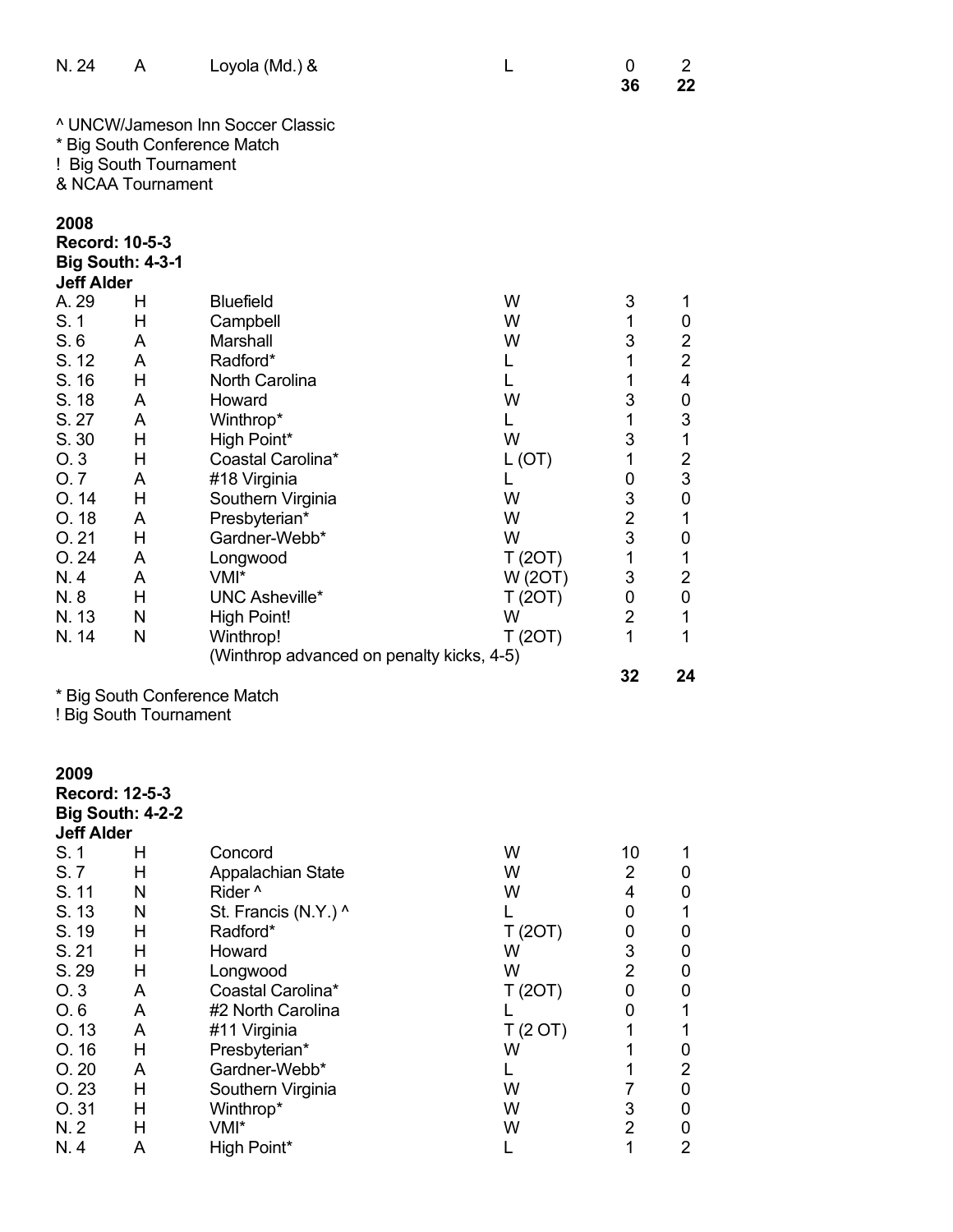| N. 7<br>N. 13<br>N. 14<br>N. 15                    | A<br>N<br>N<br>N                          | UNC Asheville*<br><b>UNC Asheville!</b><br>Radford!<br>Winthrop!                 | W<br>W<br>W<br>L | 2<br>1<br>$\overline{2}$<br>$\mathbf 1$<br>43 | 1<br>0<br>0<br>$\overline{2}$<br>11        |
|----------------------------------------------------|-------------------------------------------|----------------------------------------------------------------------------------|------------------|-----------------------------------------------|--------------------------------------------|
|                                                    | ! Big South Tournament                    | ^ - Sculley Memorial Tournament - Lexington, Va.<br>* Big South Conference Match |                  |                                               |                                            |
| 2010<br><b>Record: 10-7-1</b><br><b>Jeff Alder</b> | <b>Big South: 5-3-0</b>                   |                                                                                  |                  |                                               |                                            |
| S.1                                                | н                                         | <b>Bluefield</b>                                                                 | W                | 6                                             | 0                                          |
| S.4<br>S. 10                                       | A<br>N                                    | Longwood<br>Marshall <sup>^</sup>                                                | W<br>T (OT2)     | $\overline{2}$<br>1                           | 0<br>$\mathbf 1$                           |
| S. 12                                              | N                                         | St. Francis (N.Y.) ^                                                             | W                | 3                                             | 1                                          |
| S. 15                                              | A                                         | Appalachian State                                                                | L                | 1                                             | $\overline{c}$                             |
| S. 18<br>S. 21                                     | A<br>A                                    | Radford*                                                                         | L<br>W           | 0<br>4                                        | $\mathbf 1$<br>$\mathbf 1$                 |
| S. 25                                              | A                                         | Howard<br>Winthrop*                                                              | W                | 3                                             | 0                                          |
| O.2                                                | H                                         | Coastal Carolina*                                                                | W                | 1                                             | 0                                          |
| O.5                                                | A                                         | #7 Virginia                                                                      | L                | 1                                             | $\overline{c}$                             |
| O.9<br>O.12                                        | Н<br>Н                                    | High Point*<br>#2 North Carolina                                                 | L<br>L           | 0<br>0                                        | $\frac{2}{2}$                              |
| O.15                                               | A                                         | Presbyterian*                                                                    | W                | $\overline{2}$                                | $\mathbf{1}$                               |
| O. 19                                              | Н                                         | Gardner-Webb*                                                                    | L                | 0                                             | $\overline{2}$                             |
| O.22<br>N.2                                        | Н<br>A                                    | Southern Virginia<br>VMI*                                                        | W<br>W(OT)       | $\overline{7}$<br>1                           | 0<br>0                                     |
| N.6                                                | Н                                         | <b>UNC Asheville*</b>                                                            | W                | $\overline{2}$                                | 0                                          |
| N. 11                                              | N                                         | Radford!                                                                         | L                | 1<br>35                                       | $\overline{2}$<br>17                       |
|                                                    | ! Big South Tournament                    | ^ Sculley Memorial Tournament - Lexington, Va.<br>* Big South Conference Match   |                  |                                               |                                            |
|                                                    |                                           |                                                                                  |                  |                                               |                                            |
| 2011<br><b>Jeff Alder</b>                          | Record: 11-6-3<br><b>Big South: 4-4-1</b> |                                                                                  |                  |                                               |                                            |
| A. 27                                              | A                                         | <b>IUPUI</b>                                                                     | L                | 0                                             | 1                                          |
| A. 30                                              | Η                                         | Longwood                                                                         | W                | 3<br>$\overline{2}$                           | 1                                          |
| S. 9<br>S. 13                                      | A<br>A                                    | American<br>#10 Virginia                                                         | W(OT)<br>W       | $\overline{2}$                                | $\mathbf{1}$<br>$\pmb{0}$                  |
| S. 16                                              | Н                                         | Howard                                                                           | W                | 4                                             | $\pmb{0}$                                  |
| S. 20                                              | Η                                         | Southern Virginia                                                                | W                | 9                                             | $\boldsymbol{0}$                           |
| S. 27<br>O.2                                       | A<br>A                                    | High Point*<br>#24 Coastal Carolina*                                             | W<br>L           | $\overline{2}$<br>1                           | $\mathbf 1$                                |
| O.8                                                | A                                         | Gardner-Webb*                                                                    | L                | 1                                             | $\begin{array}{c} 3 \\ 3 \\ 3 \end{array}$ |
| O.11                                               | A                                         | Wofford                                                                          | L                | 1                                             |                                            |
| O.14                                               | Н                                         | Presbyterian*                                                                    | W                | 1                                             | $\pmb{0}$                                  |
| O.18<br>O.22                                       | Н<br>H                                    | VMI*<br>Winthrop*                                                                | T(2 OT)<br>L(OT) | 0<br>0                                        | 0<br>1                                     |
| O.25                                               | А                                         | Campbell *                                                                       |                  | 1                                             | 3                                          |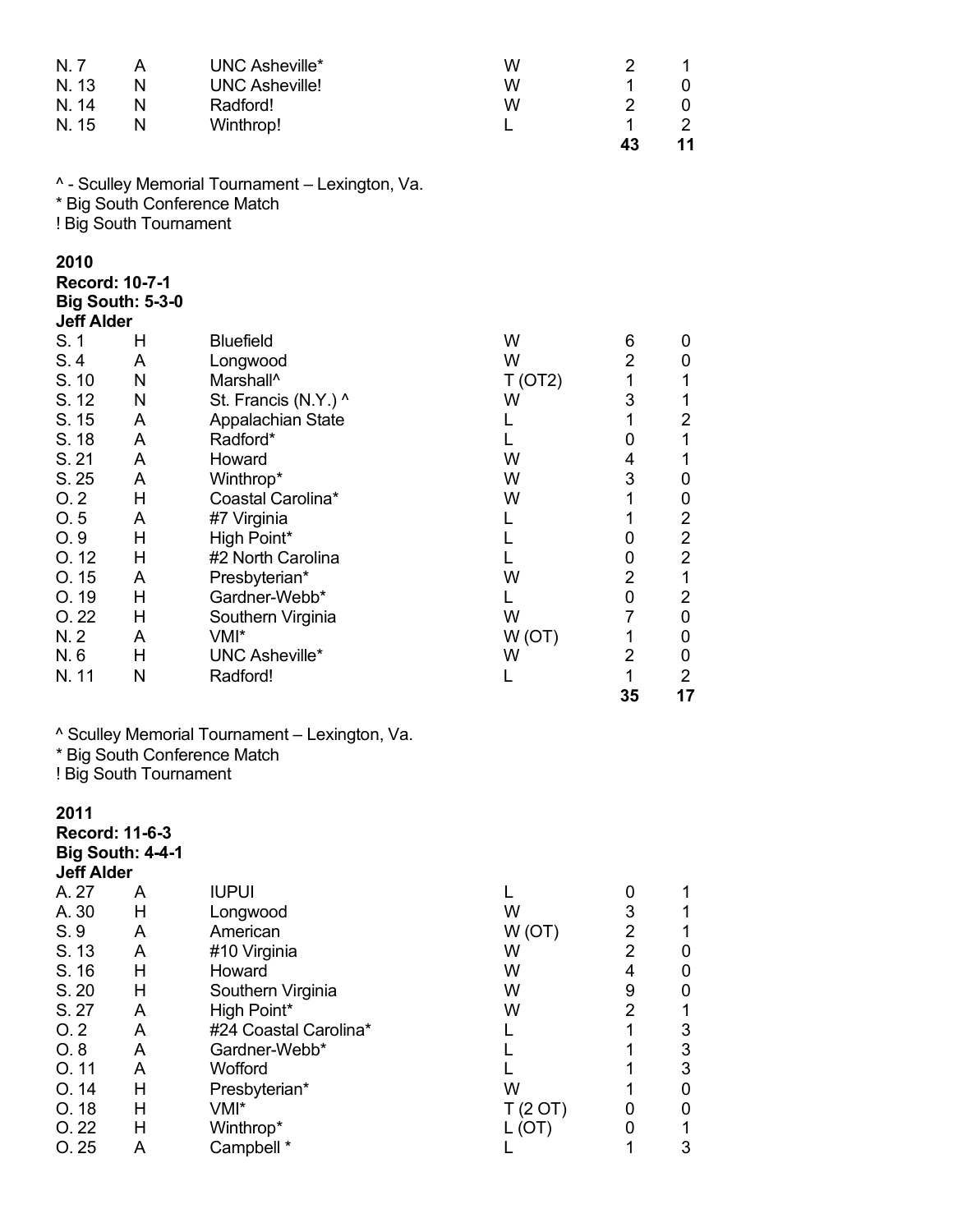| O. 29<br>N.2<br>N.10<br>N. 11<br>N. 13<br>N. 17                                                                                                 | A<br>Н<br>N<br>N<br>a<br>A                                                             | <b>UNC Asheville*</b><br>Radford*<br>Radford!<br>(Liberty advances on penalty kicks, 5-4)<br>#9 Coastal Carolina!<br>Gardner-Webb!<br>#21 Old Dominion &<br>(Old Dominion advances on penalty kicks, 4-5)                                                                | W<br>W<br>T(2OT)<br>W<br>W<br>T(2 O T)                                                                                       | 3<br>3<br>0<br>$\overline{2}$<br>3<br>0<br>38                                                                                                 | 0<br>0<br>0<br>1<br>1<br>0<br>19                                                                                                                                                                                            |
|-------------------------------------------------------------------------------------------------------------------------------------------------|----------------------------------------------------------------------------------------|--------------------------------------------------------------------------------------------------------------------------------------------------------------------------------------------------------------------------------------------------------------------------|------------------------------------------------------------------------------------------------------------------------------|-----------------------------------------------------------------------------------------------------------------------------------------------|-----------------------------------------------------------------------------------------------------------------------------------------------------------------------------------------------------------------------------|
|                                                                                                                                                 | * Big South Conference Match<br>! Big South Tournament<br>& NCAA Tournament            |                                                                                                                                                                                                                                                                          |                                                                                                                              |                                                                                                                                               |                                                                                                                                                                                                                             |
| 2012<br><b>Record: 8-7-3</b><br><b>Big South: 6-1-3</b><br><b>Jeff Alder</b>                                                                    |                                                                                        |                                                                                                                                                                                                                                                                          |                                                                                                                              |                                                                                                                                               |                                                                                                                                                                                                                             |
| A. 24<br>S. 1<br>S.7<br>S. 9<br>S. 12<br>S. 19<br>S. 25<br>S. 29<br>O.5<br>O.9<br>O.12<br>O. 16<br>O.20<br>O.23<br>O. 27<br>O.30<br>N. 2<br>N.6 | Н<br>A<br>N<br>N<br>A<br>Н<br>Н<br>Н<br>H<br>Н<br>A<br>A<br>A<br>Н<br>Н<br>A<br>A<br>Н | N.C. State<br>Longwood*<br>Marshall ^<br>George Washington ^<br>Howard<br>#18 Coastal Carolina*<br>Richmond<br>Wofford<br>Campbell *<br>American<br>Presbyterian*<br>VMI*<br>Winthrop*<br>High Point*<br>Gardner-Webb*<br>Radford*<br><b>UNC Asheville*</b><br>Winthrop! | L<br>W<br>L<br>L<br>W<br>L<br>L(2 OT)<br>L<br>W<br>W<br>W<br>W(OT)<br>T(2 OT)<br>W(OT)<br>T (2 OT)<br>W<br>T(2 O T)<br>L(OT) | 0<br>3<br>0<br>0<br>3<br>1<br>1<br>0<br>1<br>1<br>$\overline{2}$<br>3<br>$\mathbf 1$<br>$\overline{2}$<br>0<br>$\overline{2}$<br>0<br>1<br>20 | $\overline{2}$<br>$\pmb{0}$<br>$\overline{\mathbf{c}}$<br>$\overline{2}$<br>$\overline{2}$<br>3<br>$\overline{\mathbf{c}}$<br>3<br>0<br>0<br>1<br>$\overline{2}$<br>1<br>1<br>$\mathbf 0$<br>1<br>0<br>$\overline{2}$<br>24 |
|                                                                                                                                                 | * Big South Conference Match<br>! Big South Tournament                                 | ^ Sculley Memorial Tournament - Lexington, Va.                                                                                                                                                                                                                           |                                                                                                                              |                                                                                                                                               |                                                                                                                                                                                                                             |
| 2013<br><b>Record: 11-9</b><br><b>Big South: 5-5</b><br><b>Jeff Alder</b>                                                                       |                                                                                        |                                                                                                                                                                                                                                                                          |                                                                                                                              |                                                                                                                                               |                                                                                                                                                                                                                             |
| A. 30<br>S.6<br>S. 11<br>S. 14<br>S. 21<br>S. 24<br>S. 28<br>O.1                                                                                | A<br>Н<br>A<br>A<br>A<br>Н<br>W<br>A                                                   | Georgia State<br><b>IUPUI</b><br>Wofford<br>Gardner-Webb*<br>American<br>VMI*<br><b>UNC Asheville*</b><br>High Point*                                                                                                                                                    | W<br>W<br>L<br>L<br>W<br>L.<br>W<br>L                                                                                        | 1<br>4<br>1<br>0<br>1<br>2<br>1<br>1                                                                                                          | 0<br>0<br>4<br>$\mathbf 1$<br>0<br>3<br>0<br>3                                                                                                                                                                              |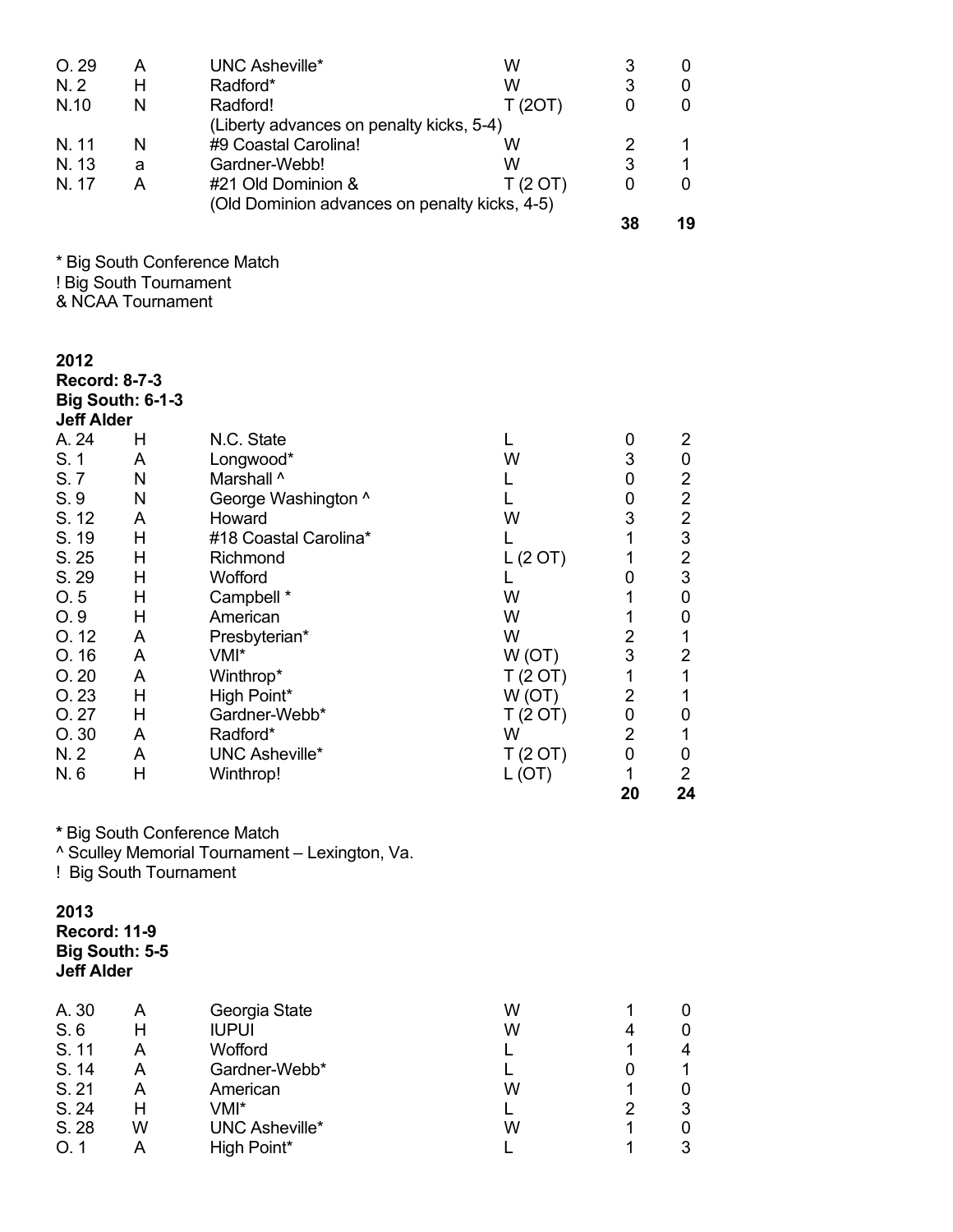|       |   |                          |          | 29 | 25 |
|-------|---|--------------------------|----------|----|----|
| N. 17 | N | #13 Coastal Carolina ◆   |          | 0  | 2  |
| N. 15 | N | Longwood $\blacklozenge$ | W        | 2  | 0  |
| N. 12 | a | High Point!              | W        |    | 0  |
| N.6   | Н | Radford                  | L(U)     |    | 2  |
| N.2   | A | Campbell                 | W        | 3  |    |
| O. 29 | н | Longwood                 | W(OT)    |    |    |
| O.25  | A | #5 Coastal Carolina      |          |    |    |
| O.22  | A | N.C. State               |          |    | 2  |
| O. 18 | Н | Presbyterian Coll.       | W        | 3  | 1  |
| O.15  | н | Howard                   | W        | 3  | 0  |
| O.12  | н | Winthrop                 | W (2 OT) | 3  | 2  |
| O.9   | A | Davidson                 |          |    | 2  |

**\*** Big South Conference Match

! Big South Tournament

◆ Big South Tournament Semifinals and Finals – Greensboro, N.C.

**2014 Record: 11-6-1 Big South: 6-3 Jeff Alder**

| A. 29 | н | <b>Bluefield</b>      | W       | 2  |                |
|-------|---|-----------------------|---------|----|----------------|
| S.2   | A | VMI                   | W       | 5  | O              |
| S.7   | A | at Marshall           | T (20T) | 2  | 2              |
| S. 12 | N | Robert Morris ^       | W (OT)  | 2  |                |
| S. 14 | N | USC Upstate ^         | W       | 3  |                |
| S. 19 | н | #25 Davidson          |         |    | 2              |
| S. 23 | H | Howard                | W       | 4  | 0              |
| S. 27 | A | Winthrop*             |         | 0  | $\overline{2}$ |
| O.4   | A | Radford*              |         | 0  | 2              |
| O.11  | A | Gardner-Webb*         | W       |    | 0              |
| O. 18 | Н | #20 Coastal Carolina* |         | 0  | 2              |
| O.22  | A | Longwood*             | W       |    | 0              |
| O.25  | H | <b>UNC Asheville*</b> | W       | 3  |                |
| O.28  | A | N.C. State            |         |    | 4              |
| N. 1  | A | Presbyterian*         | W       |    | 0              |
| N.5   | н | Campbell *            | W       | 2  |                |
| N.8   | н | High Point*           | W (20T) |    | ი              |
| N. 11 | A | Winthrop!             |         |    | 4              |
|       |   |                       |         | 30 | 23             |
|       |   |                       |         |    |                |

^ Sculley Memorial Tournament – Lexington, Va. **\*** Big South Conference Match

! Big South Tournament

**2015 Record: 6-10-1 Big South: 2-6-1 Jeff Alder**

| A. 28 | Н. | Bluefield      | w |                   |
|-------|----|----------------|---|-------------------|
| S. 1  |    | William & Mary |   | $\mathbf{\Delta}$ |
| S. 3  |    | N.C. State     |   |                   |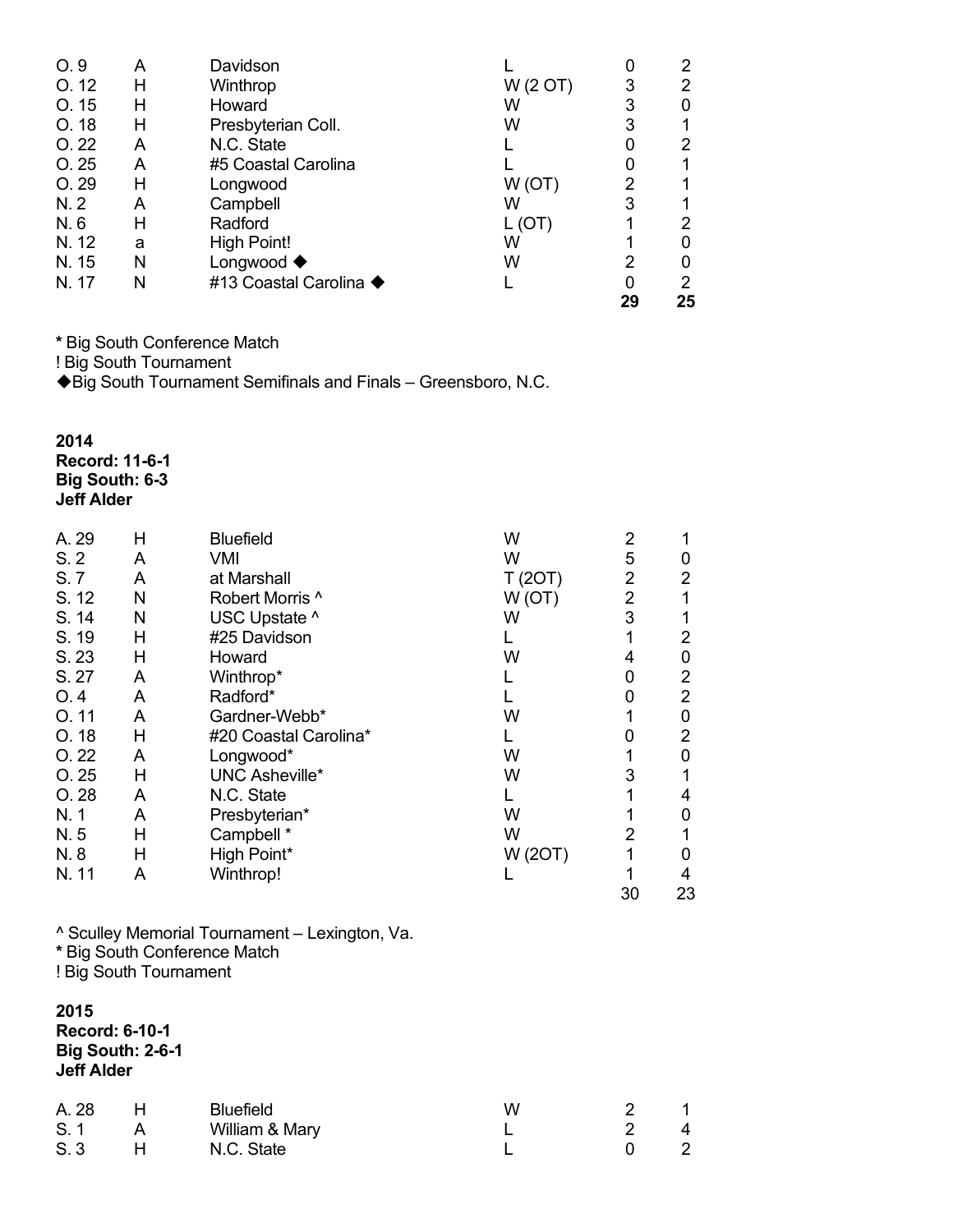|       |   |                       |      | 24 | 26 |
|-------|---|-----------------------|------|----|----|
| N.4   | A | Campbell *            |      |    | 2  |
| O.31  | Н | Presbyterian*         | W    | 5  |    |
| O.27  | н | Longwood*             | OT2) | 3  | 3  |
| O.24  | А | UNC Asheville*        |      |    | 2  |
| O.20  | н | Radford*              |      |    | 3  |
| O.17  | A | #11 Coastal Carolina* |      |    |    |
| O.10  | н | Gardner-Webb*         |      |    |    |
| O. 7  | A | High Point*           | W    |    |    |
| S.26  | н | Winthrop*             |      |    |    |
| S. 21 | A | East Tennessee St.    |      |    |    |
| S. 18 | A | James Madison         | W    |    |    |
| S. 15 | A | Howard                | W    |    |    |
| S. 11 | Н | VMI                   | W    | 3  |    |
| S.8   | Н | Marshall              |      |    | 2  |

**\*** Big South Conference Match

**201 6 Record: 7 - 9 - 2 Big South: 4 - 3 - 1 Jeff Alder**

S. 16

S. 23

H ETSU

H Wofford

| Н                                       | Howard                      | W                                                                                                                                                                                      |               | 0                                                                                                                                   |
|-----------------------------------------|-----------------------------|----------------------------------------------------------------------------------------------------------------------------------------------------------------------------------------|---------------|-------------------------------------------------------------------------------------------------------------------------------------|
| A                                       | <b>VMI</b>                  | W                                                                                                                                                                                      | 5             | $\overline{2}$                                                                                                                      |
| H                                       |                             | L                                                                                                                                                                                      | 0             | $\overline{2}$                                                                                                                      |
| A                                       |                             | W                                                                                                                                                                                      | 1             | 0                                                                                                                                   |
| H                                       | <b>Buffalo</b>              | L (OT)                                                                                                                                                                                 | 1             | $\overline{2}$                                                                                                                      |
| H                                       | American                    | T (OT2)                                                                                                                                                                                | 1             | $\mathbf 1$                                                                                                                         |
| A                                       | N.C. State                  | L                                                                                                                                                                                      | 1             | 3                                                                                                                                   |
| A                                       | Winthrop*                   | W                                                                                                                                                                                      | 4             | 3                                                                                                                                   |
| H                                       |                             | L                                                                                                                                                                                      | 0             | 1                                                                                                                                   |
| Н                                       | <b>UNC Asheville*</b>       | L                                                                                                                                                                                      | 3             | 4                                                                                                                                   |
| A                                       | Radford*                    |                                                                                                                                                                                        |               | $\overline{c}$                                                                                                                      |
| A                                       | Marshall                    | L (OT)                                                                                                                                                                                 |               | $\mathfrak{S}$                                                                                                                      |
| Η                                       | Campbell*                   | W                                                                                                                                                                                      |               | $\pmb{0}$                                                                                                                           |
| A                                       | Gardner-Webb*               | W                                                                                                                                                                                      |               | $\overline{\mathbf{c}}$                                                                                                             |
| Н                                       |                             | T (OT2)                                                                                                                                                                                | $\mathbf 1$   | $\mathbf{1}$                                                                                                                        |
| Н                                       | Presbyterian*               | W                                                                                                                                                                                      |               | 0                                                                                                                                   |
| A                                       | Longwood*                   | L (OT)                                                                                                                                                                                 |               | 4                                                                                                                                   |
| Н                                       | Presbyterian!               | L                                                                                                                                                                                      | 1             | $\overline{2}$                                                                                                                      |
|                                         |                             |                                                                                                                                                                                        | 33            | 32                                                                                                                                  |
|                                         |                             |                                                                                                                                                                                        |               |                                                                                                                                     |
| <b>Record: 10-6-1</b><br>Big South: 5-3 |                             |                                                                                                                                                                                        |               |                                                                                                                                     |
| н                                       |                             |                                                                                                                                                                                        |               | 0                                                                                                                                   |
|                                         |                             | L                                                                                                                                                                                      |               | 3                                                                                                                                   |
|                                         |                             |                                                                                                                                                                                        |               | 1                                                                                                                                   |
| A                                       | Dayton <sup>^</sup>         | W                                                                                                                                                                                      | 1             | 0                                                                                                                                   |
|                                         | <b>Jeff Alder</b><br>A<br>N | William & Mary<br><b>USC Upstate</b><br>Dayton<br>High Point*<br>* Big South Conference Match<br>! Big South Tournament<br><b>VMI</b><br><b>USC Upstate</b><br>Fort Wayne <sup>^</sup> | W<br>T(2 O T) | $\overline{\mathbf{c}}$<br>$\mathbf 1$<br>$\begin{array}{c} 2 \\ 2 \\ 3 \end{array}$<br>$\overline{\mathbf{c}}$<br>3<br>3<br>2<br>1 |

L

W

0

3

1

1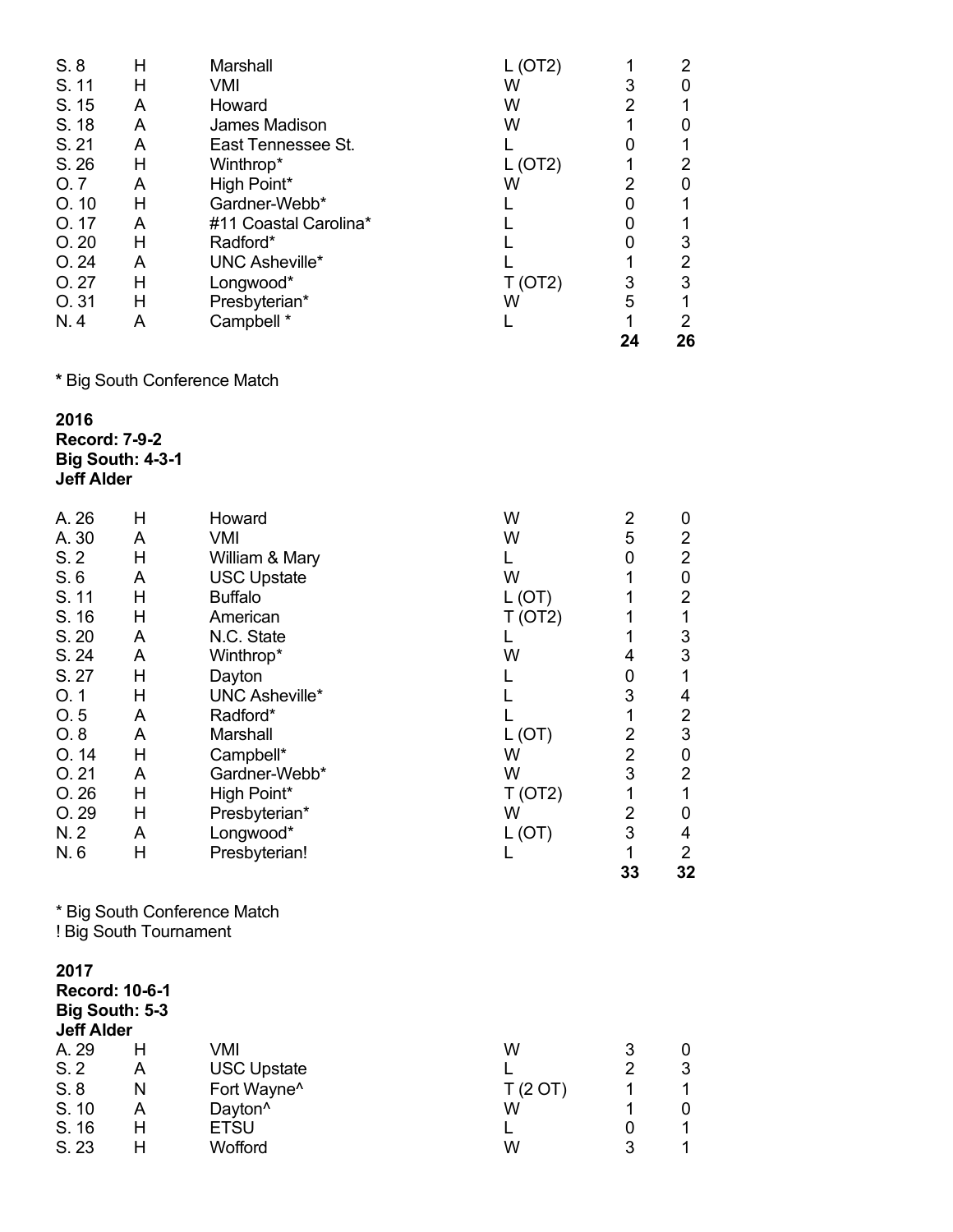| S. 26<br>S. 29<br>O.3<br>O.7<br>O. 13<br>O. 17<br>O. 25<br>O. 28<br>N.1<br>N.5<br>N. 8                                 | н<br>A<br>н<br>A<br>A<br>н<br>A<br>Н<br>Н<br>Η<br>A                                | Gardner-Webb*<br>Campbell*<br>Longwood*<br><b>UNC Asheville*</b><br>Presbyterian*<br>Marshall<br>High Point*<br>Winthrop*<br>Radford*<br>Gardner-Webb!<br><b>High Point!</b>                                                                         | W (2 OT)<br>L<br>W<br>W<br>W<br>W<br>L<br>W<br>L<br>W<br>L                                    | 1<br>1<br>$\overline{2}$<br>4<br>$\overline{2}$<br>1<br>0<br>1<br>$\overline{2}$<br>3<br>$\mathbf{1}$       | 0<br>2<br>$\mathbf{1}$<br>$\pmb{0}$<br>$\mathbf 1$<br>0<br>$\overline{\mathbf{c}}$<br>$\pmb{0}$<br>$\overline{\mathbf{4}}$<br>$\mathbf 0$<br>3                                                          |
|------------------------------------------------------------------------------------------------------------------------|------------------------------------------------------------------------------------|------------------------------------------------------------------------------------------------------------------------------------------------------------------------------------------------------------------------------------------------------|-----------------------------------------------------------------------------------------------|-------------------------------------------------------------------------------------------------------------|---------------------------------------------------------------------------------------------------------------------------------------------------------------------------------------------------------|
|                                                                                                                        | * - Big South Match<br>! - Big South Tournament                                    | ^ - Dayton Tournament - Dayton, Ohio                                                                                                                                                                                                                 |                                                                                               |                                                                                                             |                                                                                                                                                                                                         |
| 2018<br><b>Record: 7-7-1</b><br><b>ASUN: 2-3-1</b><br><b>Jeff Alder</b>                                                |                                                                                    |                                                                                                                                                                                                                                                      |                                                                                               |                                                                                                             |                                                                                                                                                                                                         |
| A. 24<br>A. 28<br>A. 31<br>S.4<br>S.7<br>S. 9<br>S. 13<br>S. 29<br>O.2<br>O.6<br>O.9<br>O. 13<br>O. 16<br>O.20<br>N. 2 | Н<br>A<br>A<br>A<br>H<br>Н<br>A<br>Н<br>Α<br>Н<br>A<br>A<br>A<br>Η<br>$\mathsf{N}$ | North Greenville<br><b>VMI</b><br><b>UCF</b><br><b>ETSU</b><br>Niagara<br>Manhattan<br>Stetson <sup>*</sup><br>North Florida *<br>Longwood<br>NJIT*<br>Florida Gulf Coast *<br>Lipscomb <sup>*</sup><br>American<br>Jacksonville *<br>Jacksonville ! | W(OT)<br>W<br>L<br>L(OT)<br>W<br>L<br>T(2 O T)<br>L<br>W<br>W<br>L<br>L<br>W<br>W (2 OT)<br>L | 2<br>5<br>1<br>0<br>3<br>$\mathbf 1$<br>3<br>$\overline{2}$<br>5<br>$\overline{2}$<br>0<br>1<br>4<br>3<br>0 | 1<br>0<br>4<br>$\mathbf{1}$<br>0<br>$\overline{\mathbf{c}}$<br>$\frac{3}{3}$<br>$\boldsymbol{0}$<br>$\mathbf 1$<br>$\overline{\mathbf{c}}$<br>3<br>$\boldsymbol{2}$<br>$\overline{2}$<br>$\overline{2}$ |
|                                                                                                                        | * - ASUN Match                                                                     | ! - ASUN Tournament - Nashville, Tenn.                                                                                                                                                                                                               |                                                                                               |                                                                                                             |                                                                                                                                                                                                         |
| 2019<br><b>Record: 5-13</b><br><b>ASUN: 1-5</b><br><b>Kelly Findley</b>                                                |                                                                                    |                                                                                                                                                                                                                                                      |                                                                                               |                                                                                                             |                                                                                                                                                                                                         |
| A. 30<br>S. 1<br>S.6<br>S. 10<br>S. 14<br>S. 17<br>S. 21<br>S. 24<br>S. 28<br>O.1<br>O.5                               | A<br>H<br>A<br>Н<br>A<br>Н<br>A<br>A<br>A<br>Н<br>Н                                | Radford<br>Incarnate Word<br>Pitt<br>George Washington<br>George Mason<br><b>VMI</b><br>North Florida *<br>#25 Navy<br>NJIT *<br>Duquesne<br>Stetson*                                                                                                | W<br>L<br>L<br>L<br>W<br>W<br>L<br>L<br>L<br>W<br>L                                           | 2<br>0<br>0<br>0<br>3<br>1<br>0<br>0<br>0<br>$\overline{2}$<br>0                                            | 1<br>$\mathbf{1}$<br>3<br>$\mathfrak{S}$<br>$\mathbf{1}$<br>0<br>$\mathbf{1}$<br>$\mathbf{1}$<br>$\ensuremath{\mathsf{3}}$<br>$\mathbf 1$<br>$\mathbf 1$                                                |